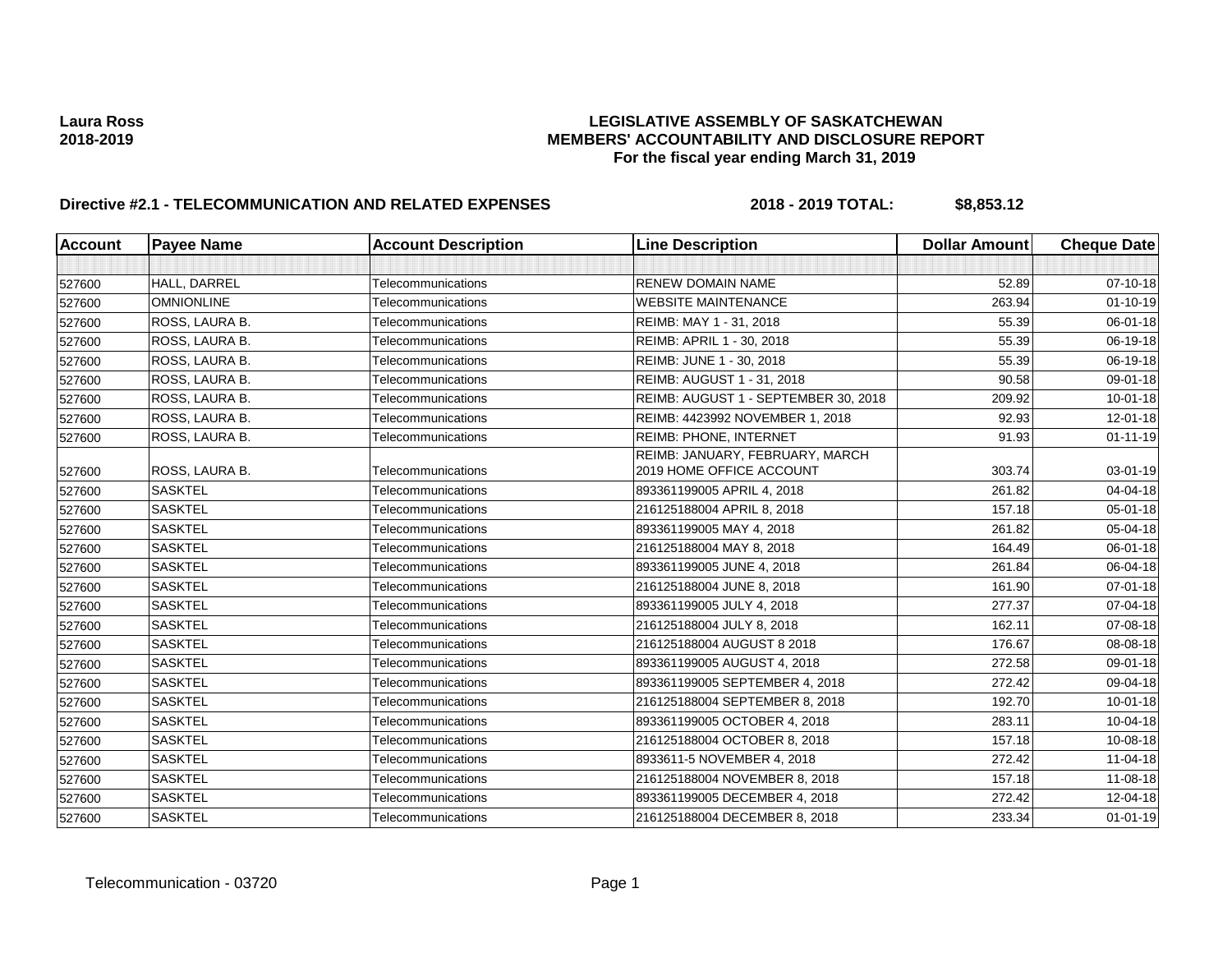| <b>Account</b> | <b>Payee Name</b>   | <b>Account Description</b>           | <b>Line Description</b>           | <b>Dollar Amount</b> | <b>Cheque Date</b> |
|----------------|---------------------|--------------------------------------|-----------------------------------|----------------------|--------------------|
|                |                     |                                      |                                   |                      |                    |
| 527600         | <b>SASKTEL</b>      | Telecommunications                   | 893361199005 JANUARY 4, 2019      | 272.42               | $01 - 04 - 19$     |
| 527600         | <b>SASKTEL</b>      | Telecommunications                   | RTV - L. ROSS - US CELL PHONE PKG | $-200.00$            | $01 - 08 - 19$     |
| 527600         | <b>SASKTEL</b>      | Telecommunications                   | 216125188004 JANUARY 8, 2019      | 225.35               | 01-08-19           |
| 527600         | <b>SASKTEL</b>      | Telecommunications                   | 893361199005 FEBRUARY 4, 2019     | 272.42               | 02-04-19           |
| 527600         | <b>SASKTEL</b>      | Telecommunications                   | RTV - LAURA ROSS - PERSONAL USE   | $-70.00$             | 02-06-19           |
| 527600         | <b>SASKTEL</b>      | Telecommunications                   | 216125188004 FEBRUARY 8, 2019     | 227.82               | 02-08-19           |
| 527600         | <b>SASKTEL</b>      | Telecommunications                   | 893361199005 MARCH 4, 2019        | 272.58               | 03-04-19           |
| 527600         | <b>SASKTEL</b>      | Telecommunications                   | 216125188004 MARCH 8, 2019        | 222.95               | 03-08-19           |
| 527600         | <b>SASKTEL</b>      | Telecommunications                   | RTV - LAURA ROSS - PERSONAL USE   | $-150.00$            | 03-28-19           |
| 530600         | <b>SASKTEL</b>      | Placement - Tender Ads               | 893361199005 APRIL 4, 2018        | 83.65                | 04-04-18           |
| 530600         | <b>SASKTEL</b>      | Placement - Tender Ads               | 893361199005 MAY 4, 2018          | 83.65                | 05-04-18           |
| 530600         | <b>SASKTEL</b>      | Placement - Tender Ads               | 893361199005 JUNE 4, 2018         | 83.63                | 06-04-18           |
| 530600         | <b>SASKTEL</b>      | Placement - Tender Ads               | 893361199005 JULY 4, 2018         | 83.65                | 07-04-18           |
| 530600         | <b>SASKTEL</b>      | Placement - Tender Ads               | 893361199005 AUGUST 4, 2018       | 83.65                | 09-01-18           |
| 530600         | <b>SASKTEL</b>      | Placement - Tender Ads               | 893361199005 SEPTEMBER 4, 2018    | 83.65                | 09-04-18           |
| 530600         | <b>SASKTEL</b>      | Placement - Tender Ads               | 893361199005 OCTOBER 4, 2018      | 83.65                | 10-04-18           |
| 530600         | <b>SASKTEL</b>      | Placement - Tender Ads               | 8933611-5 NOVEMBER 4, 2018        | 83.65                | 11-04-18           |
| 530600         | <b>SASKTEL</b>      | Placement - Tender Ads               | 893361199005 DECEMBER 4, 2018     | 83.65                | 12-04-18           |
| 530600         | <b>SASKTEL</b>      | Placement - Tender Ads               | 893361199005 JANUARY 4, 2019      | 83.65                | $01 - 04 - 19$     |
| 530600         | <b>SASKTEL</b>      | Placement - Tender Ads               | 893361199005 FEBRUARY 4, 2019     | 83.65                | 02-04-19           |
| 530600         | <b>SASKTEL</b>      | Placement - Tender Ads               | 893361199005 MARCH 4, 2019        | 83.65                | 03-04-19           |
| 555000         | <b>WIRELESS AGE</b> | Other Material and Supplies          | <b>APPLE IPHONE</b>               | 42.36                | 03-01-19           |
| 565200         | WIRELESS AGE        | Office Furniture and Equipment - Exp | APPLE IPHONE                      | 1,462.79             | 03-01-19           |
|                |                     |                                      |                                   |                      |                    |
|                |                     |                                      |                                   |                      |                    |
|                |                     |                                      |                                   |                      |                    |
|                |                     |                                      |                                   |                      |                    |
|                |                     |                                      |                                   |                      |                    |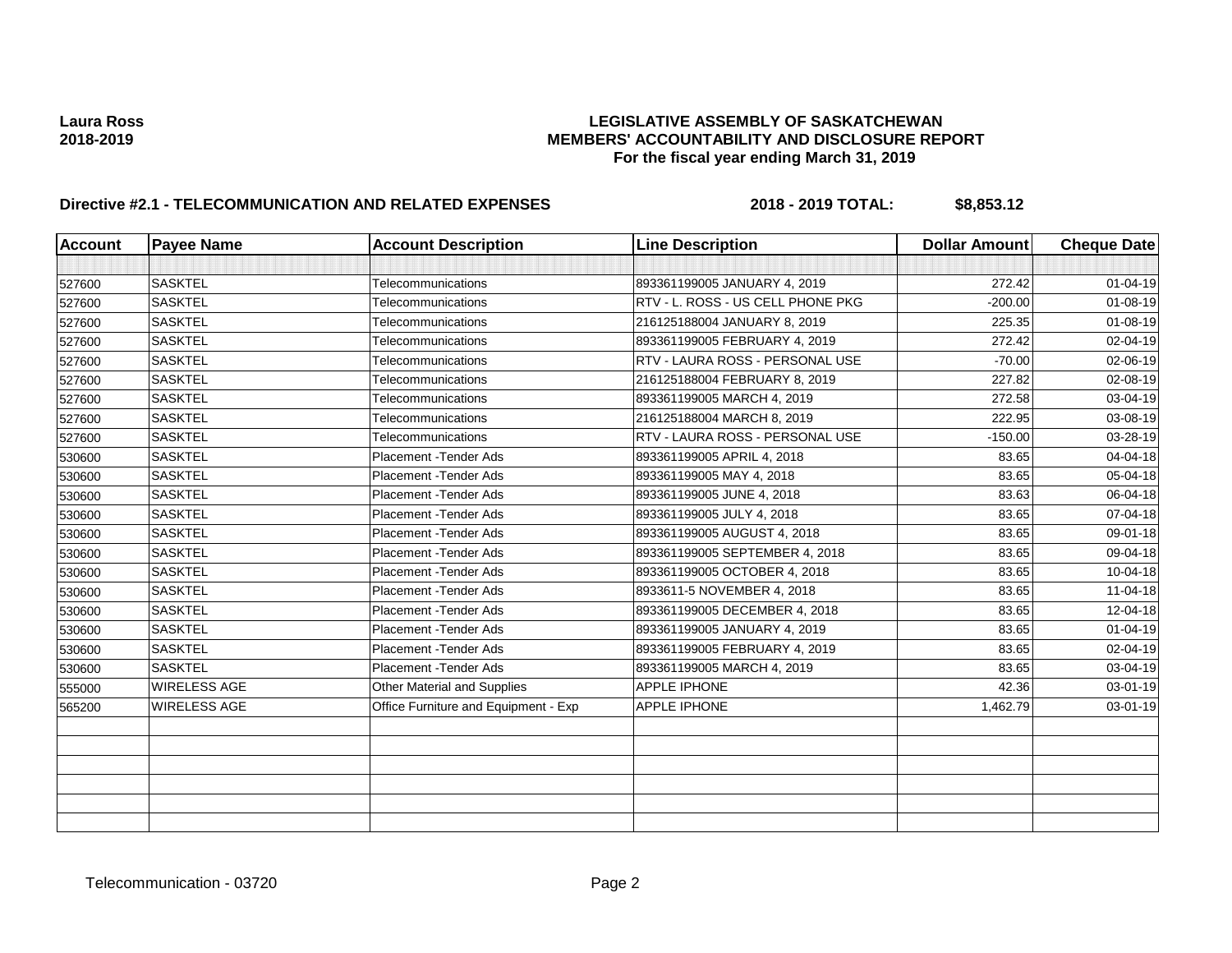| <b>Account</b><br><b>Account Description</b><br><b>Line Description</b> | <b>Cheque Date</b> |
|-------------------------------------------------------------------------|--------------------|
|                                                                         |                    |
|                                                                         |                    |
|                                                                         |                    |
|                                                                         |                    |
|                                                                         |                    |
|                                                                         |                    |
|                                                                         |                    |
|                                                                         |                    |
|                                                                         |                    |
|                                                                         |                    |
|                                                                         |                    |
|                                                                         |                    |
|                                                                         |                    |
|                                                                         |                    |
|                                                                         |                    |
|                                                                         |                    |
|                                                                         |                    |
|                                                                         |                    |
|                                                                         |                    |
|                                                                         |                    |
|                                                                         |                    |
|                                                                         |                    |
|                                                                         |                    |
|                                                                         |                    |
|                                                                         |                    |
|                                                                         |                    |
|                                                                         |                    |
|                                                                         |                    |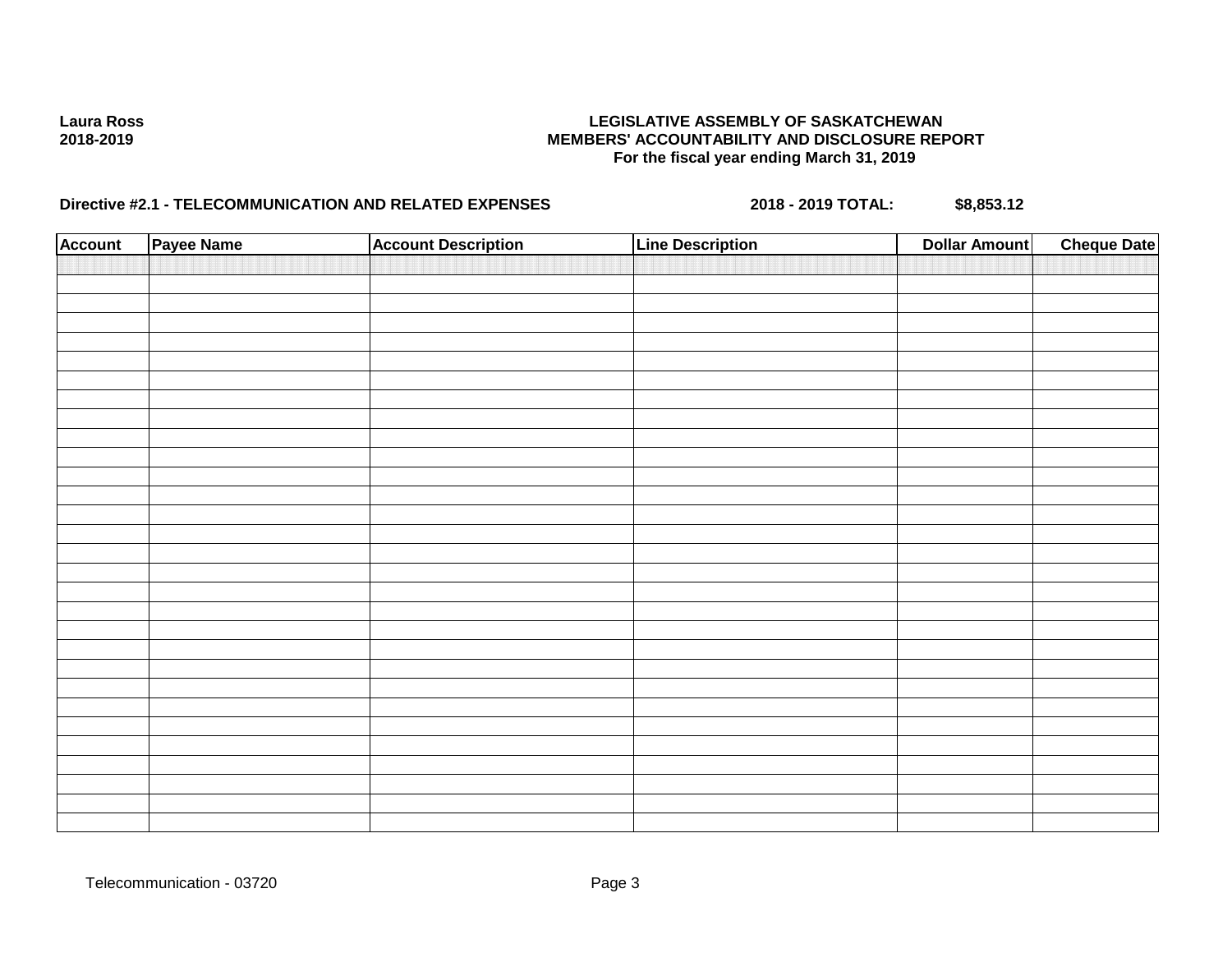| <b>Account</b> | Payee Name | <b>Account Description</b> | <b>Line Description</b> | <b>Dollar Amount</b> | <b>Cheque Date</b> |
|----------------|------------|----------------------------|-------------------------|----------------------|--------------------|
|                |            |                            |                         |                      |                    |
|                |            |                            |                         |                      |                    |
|                |            |                            |                         |                      |                    |
|                |            |                            |                         |                      |                    |
|                |            |                            |                         |                      |                    |
|                |            |                            |                         |                      |                    |
|                |            |                            |                         |                      |                    |
|                |            |                            |                         |                      |                    |
|                |            |                            |                         |                      |                    |
|                |            |                            |                         |                      |                    |
|                |            |                            |                         |                      |                    |
|                |            |                            |                         |                      |                    |
|                |            |                            |                         |                      |                    |
|                |            |                            |                         |                      |                    |
|                |            |                            |                         |                      |                    |
|                |            |                            |                         |                      |                    |
|                |            |                            |                         |                      |                    |
|                |            |                            |                         |                      |                    |
|                |            |                            |                         |                      |                    |
|                |            |                            |                         |                      |                    |
|                |            |                            |                         |                      |                    |
|                |            |                            |                         |                      |                    |
|                |            |                            |                         |                      |                    |
|                |            |                            |                         |                      |                    |
|                |            |                            |                         |                      |                    |
|                |            |                            |                         |                      |                    |
|                |            |                            |                         |                      |                    |
|                |            |                            |                         |                      |                    |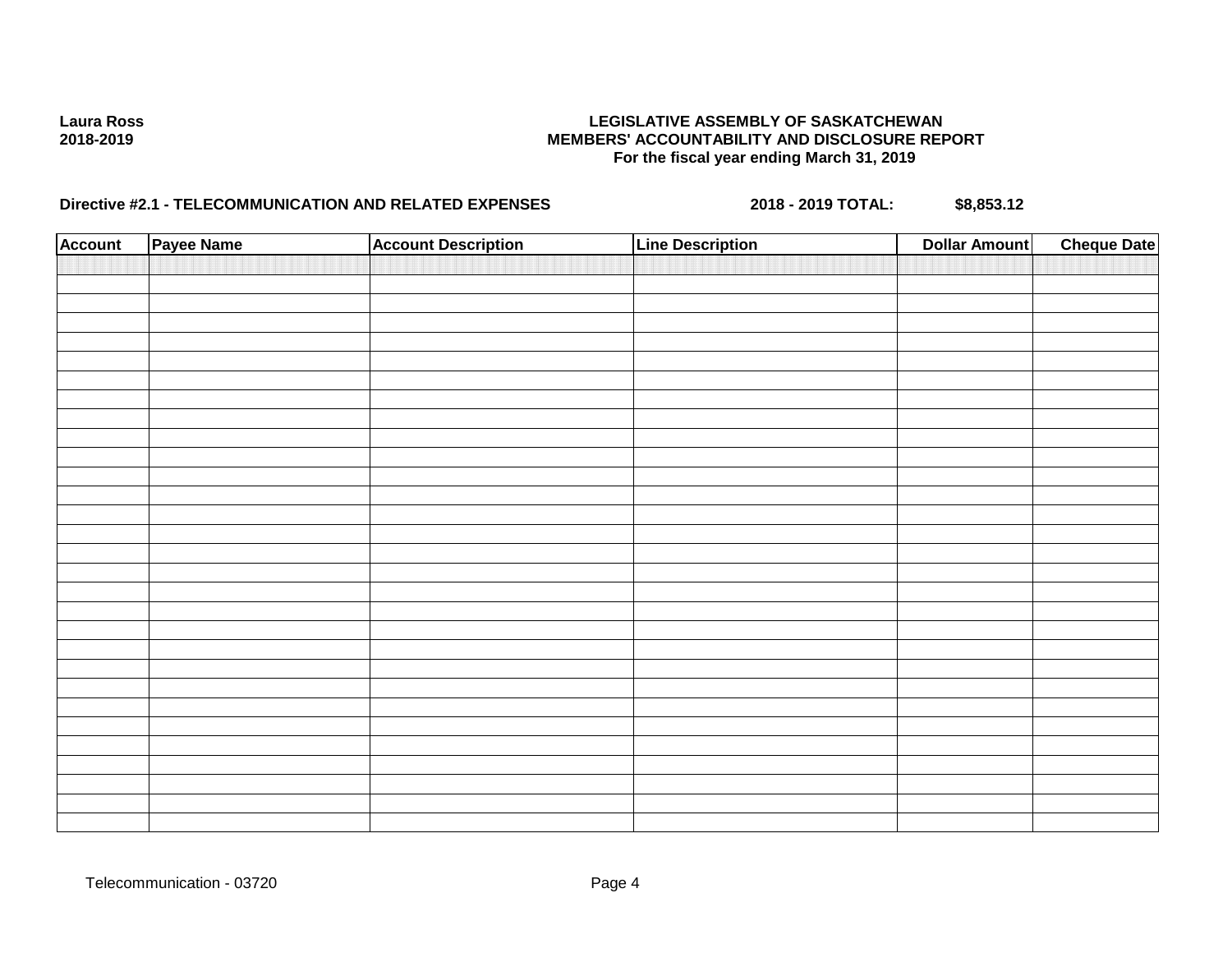| <b>Account</b> | <b>Payee Name</b> | <b>Account Description</b> | <b>Line Description</b> | Dollar Amount | <b>Cheque Date</b> |
|----------------|-------------------|----------------------------|-------------------------|---------------|--------------------|
|                |                   |                            |                         |               |                    |
|                |                   |                            |                         |               |                    |
|                |                   |                            |                         |               |                    |
|                |                   |                            |                         |               |                    |
|                |                   |                            |                         |               |                    |
|                |                   |                            |                         |               |                    |
|                |                   |                            |                         |               |                    |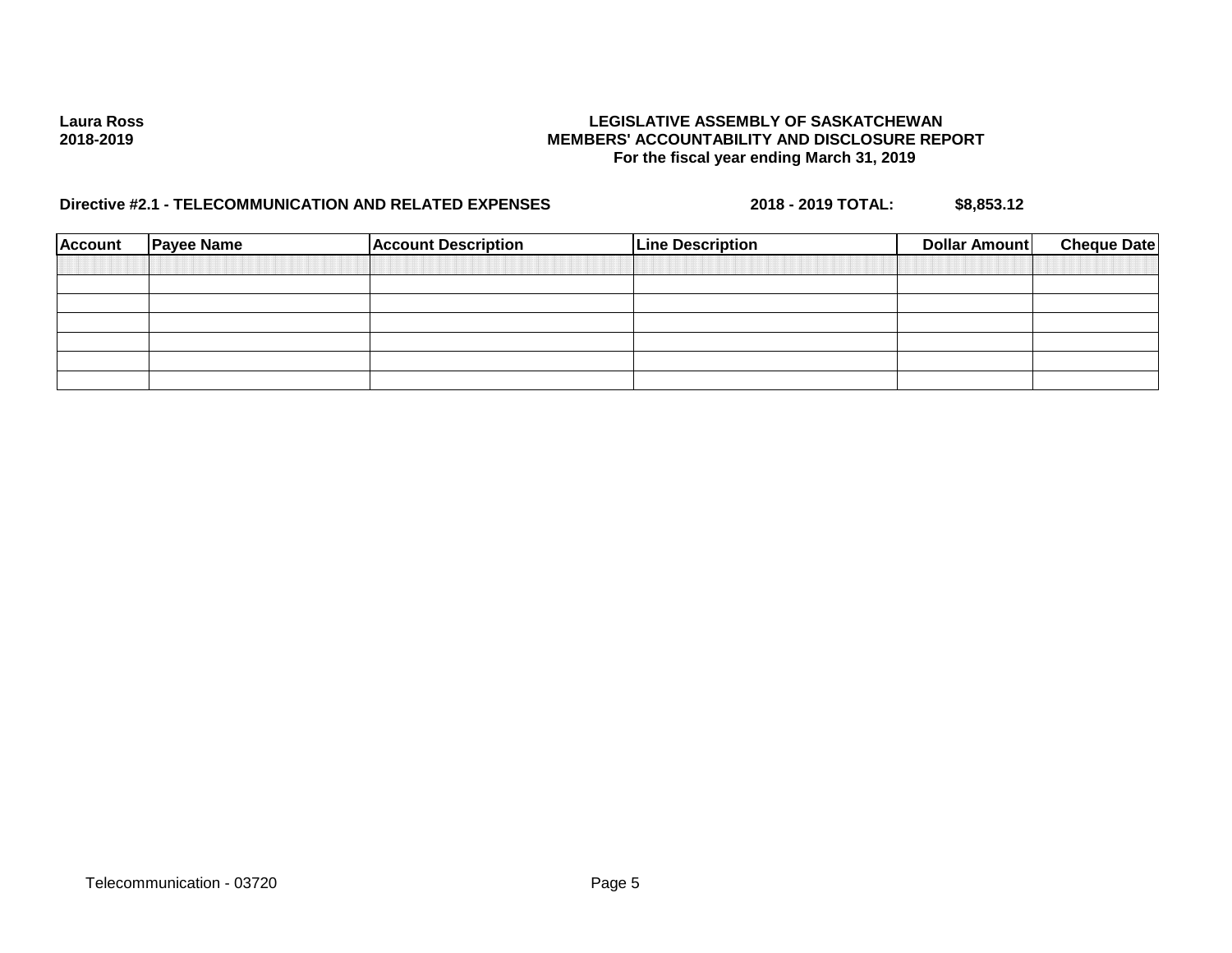### **LEGISLATIVE ASSEMBLY OF SASKATCHEWAN MEMBERS' ACCOUNTABILITY AND DISCLOSURE REPORT For the fiscal year ending March 31, 2019**

| <b>Account</b> | <b>Payee Name</b> | <b>Account Description</b> | <b>Line Description</b>                        | <b>Dollar Amount</b> | Cheque Date |
|----------------|-------------------|----------------------------|------------------------------------------------|----------------------|-------------|
|                |                   |                            |                                                |                      |             |
| 541900         | ROSS, LAURA B.    | Elected Rep - Travel       | MLA TRAVEL APRIL 25 - MAY 9, 2018              | 516.20               | 05-11-18    |
| 541900         | ROSS, LAURA B.    | Elected Rep - Travel       | MLA TRAVEL MAY 12 - 31, 2018                   | 2,050.04             | 06-01-18    |
| 541900         | ROSS, LAURA B.    | Elected Rep - Travel       | MLA TRAVEL JUNE 1 - JULY 10, 2018              | 318.93               | 07-23-18    |
| 541900         | ROSS, LAURA B.    | Elected Rep - Travel       | MLA TRAVEL JULY 31 - AUGUST 2, 2018            | 1,076.25             | 10-01-18    |
| 541900         | ROSS, LAURA B.    | Elected Rep - Travel       | MLA TRAVEL SEPTEMBER 16 - NOVEMBER<br>13, 2018 | 2,430.45             | 11-14-18    |
| 541900         | ROSS, LAURA B.    | Elected Rep - Travel       | MLA TRAVEL NOVEMBER 14 - MARCH 7,<br>2019      | 416.10               | 03-29-19    |
| 541900         | ROSS, LAURA B.    | Elected Rep - Travel       | MLA TRAVEL MARCH 8 - 27, 2019                  | 284.33               | 03-29-19    |
|                |                   |                            |                                                |                      |             |
|                |                   |                            |                                                |                      |             |
|                |                   |                            |                                                |                      |             |
|                |                   |                            |                                                |                      |             |
|                |                   |                            |                                                |                      |             |
|                |                   |                            |                                                |                      |             |
|                |                   |                            |                                                |                      |             |
|                |                   |                            |                                                |                      |             |
|                |                   |                            |                                                |                      |             |
|                |                   |                            |                                                |                      |             |
|                |                   |                            |                                                |                      |             |
|                |                   |                            |                                                |                      |             |
|                |                   |                            |                                                |                      |             |
|                |                   |                            |                                                |                      |             |
|                |                   |                            |                                                |                      |             |
|                |                   |                            |                                                |                      |             |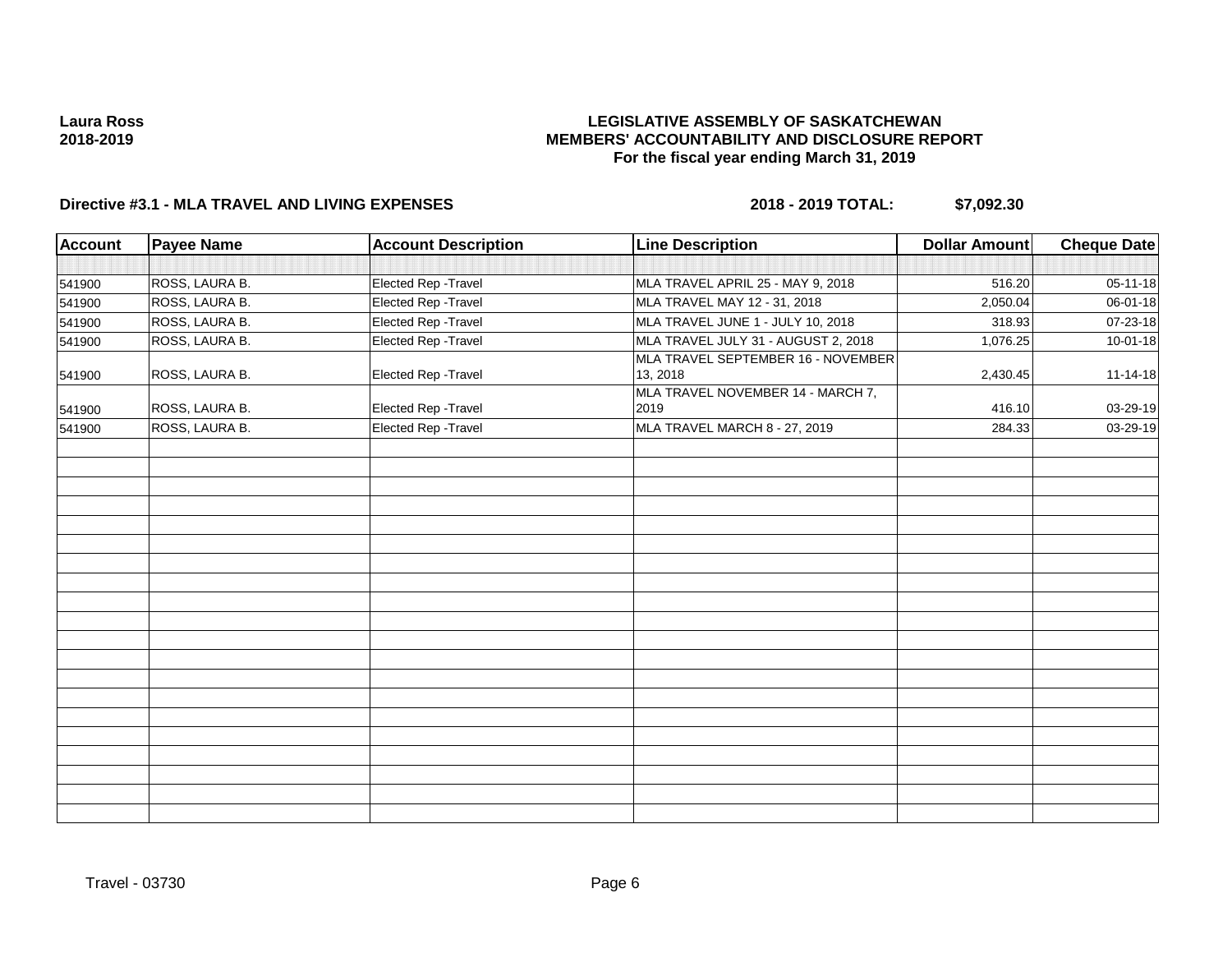### **LEGISLATIVE ASSEMBLY OF SASKATCHEWAN MEMBERS' ACCOUNTABILITY AND DISCLOSURE REPORT For the fiscal year ending March 31, 2019**

| Account | Payee Name | <b>Account Description</b> | <b>Line Description</b> | <b>Cheque Date</b><br><b>Dollar Amount</b> |
|---------|------------|----------------------------|-------------------------|--------------------------------------------|
|         |            |                            |                         |                                            |
|         |            |                            |                         |                                            |
|         |            |                            |                         |                                            |
|         |            |                            |                         |                                            |
|         |            |                            |                         |                                            |
|         |            |                            |                         |                                            |
|         |            |                            |                         |                                            |
|         |            |                            |                         |                                            |
|         |            |                            |                         |                                            |
|         |            |                            |                         |                                            |
|         |            |                            |                         |                                            |
|         |            |                            |                         |                                            |
|         |            |                            |                         |                                            |
|         |            |                            |                         |                                            |
|         |            |                            |                         |                                            |
|         |            |                            |                         |                                            |
|         |            |                            |                         |                                            |
|         |            |                            |                         |                                            |
|         |            |                            |                         |                                            |
|         |            |                            |                         |                                            |
|         |            |                            |                         |                                            |
|         |            |                            |                         |                                            |
|         |            |                            |                         |                                            |
|         |            |                            |                         |                                            |
|         |            |                            |                         |                                            |
|         |            |                            |                         |                                            |
|         |            |                            |                         |                                            |
|         |            |                            |                         |                                            |
|         |            |                            |                         |                                            |
|         |            |                            |                         |                                            |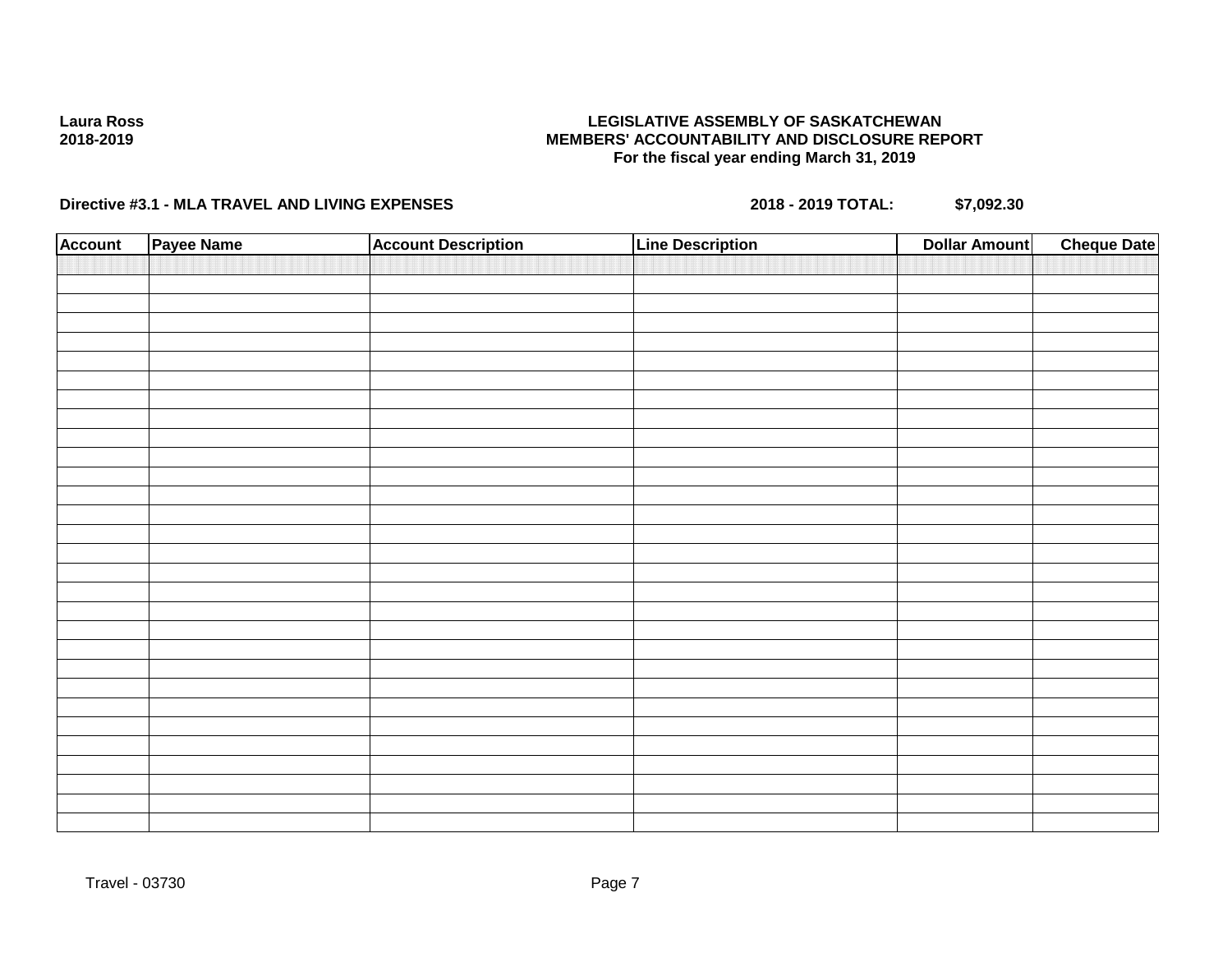### **LEGISLATIVE ASSEMBLY OF SASKATCHEWAN MEMBERS' ACCOUNTABILITY AND DISCLOSURE REPORT For the fiscal year ending March 31, 2019**

| Account | Payee Name | <b>Account Description</b> | <b>Line Description</b> | <b>Cheque Date</b><br><b>Dollar Amount</b> |
|---------|------------|----------------------------|-------------------------|--------------------------------------------|
|         |            |                            |                         |                                            |
|         |            |                            |                         |                                            |
|         |            |                            |                         |                                            |
|         |            |                            |                         |                                            |
|         |            |                            |                         |                                            |
|         |            |                            |                         |                                            |
|         |            |                            |                         |                                            |
|         |            |                            |                         |                                            |
|         |            |                            |                         |                                            |
|         |            |                            |                         |                                            |
|         |            |                            |                         |                                            |
|         |            |                            |                         |                                            |
|         |            |                            |                         |                                            |
|         |            |                            |                         |                                            |
|         |            |                            |                         |                                            |
|         |            |                            |                         |                                            |
|         |            |                            |                         |                                            |
|         |            |                            |                         |                                            |
|         |            |                            |                         |                                            |
|         |            |                            |                         |                                            |
|         |            |                            |                         |                                            |
|         |            |                            |                         |                                            |
|         |            |                            |                         |                                            |
|         |            |                            |                         |                                            |
|         |            |                            |                         |                                            |
|         |            |                            |                         |                                            |
|         |            |                            |                         |                                            |
|         |            |                            |                         |                                            |
|         |            |                            |                         |                                            |
|         |            |                            |                         |                                            |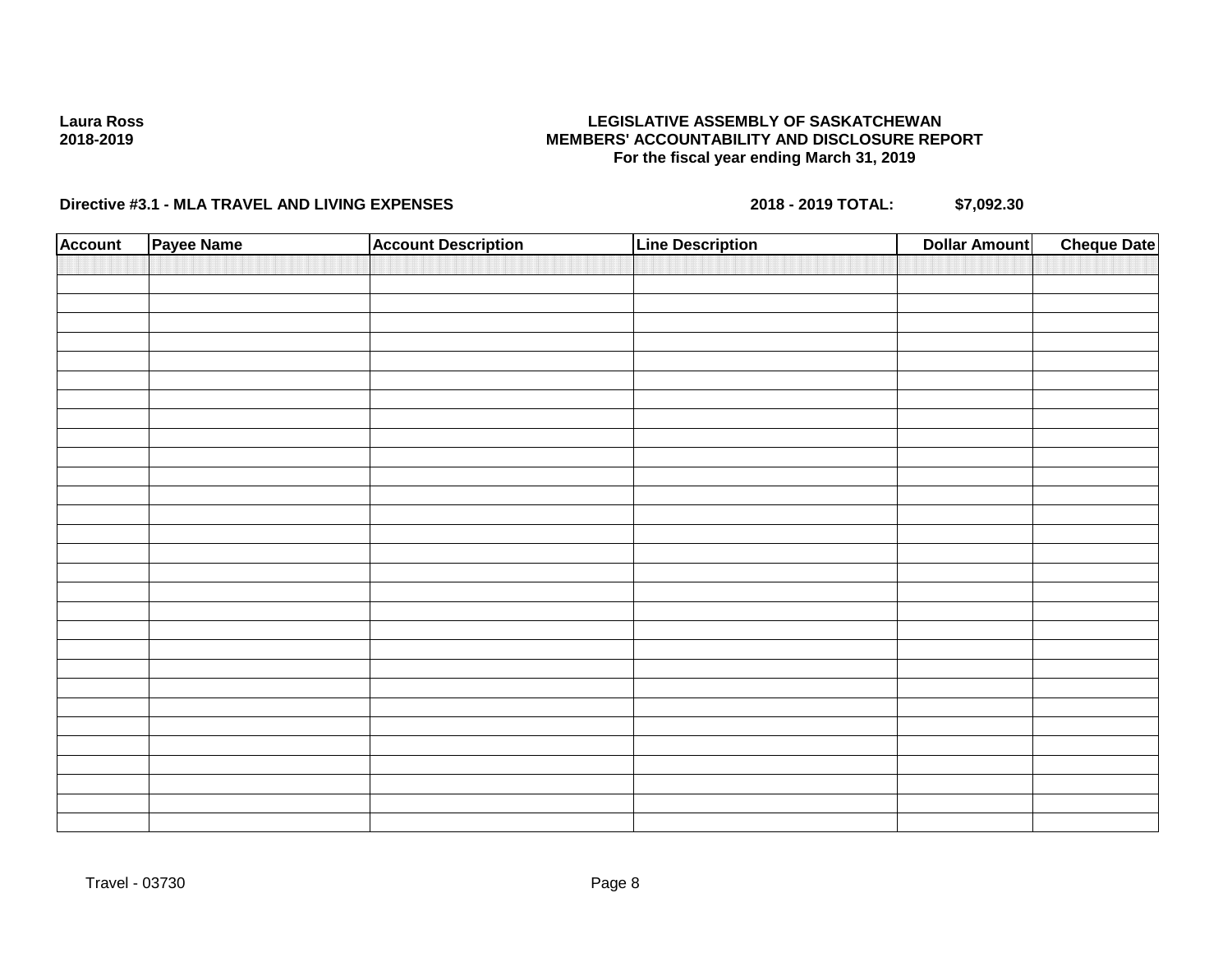### **LEGISLATIVE ASSEMBLY OF SASKATCHEWAN MEMBERS' ACCOUNTABILITY AND DISCLOSURE REPORT For the fiscal year ending March 31, 2019**

| Account | Payee Name | <b>Account Description</b> | <b>Line Description</b> | <b>Cheque Date</b><br><b>Dollar Amount</b> |
|---------|------------|----------------------------|-------------------------|--------------------------------------------|
|         |            |                            |                         |                                            |
|         |            |                            |                         |                                            |
|         |            |                            |                         |                                            |
|         |            |                            |                         |                                            |
|         |            |                            |                         |                                            |
|         |            |                            |                         |                                            |
|         |            |                            |                         |                                            |
|         |            |                            |                         |                                            |
|         |            |                            |                         |                                            |
|         |            |                            |                         |                                            |
|         |            |                            |                         |                                            |
|         |            |                            |                         |                                            |
|         |            |                            |                         |                                            |
|         |            |                            |                         |                                            |
|         |            |                            |                         |                                            |
|         |            |                            |                         |                                            |
|         |            |                            |                         |                                            |
|         |            |                            |                         |                                            |
|         |            |                            |                         |                                            |
|         |            |                            |                         |                                            |
|         |            |                            |                         |                                            |
|         |            |                            |                         |                                            |
|         |            |                            |                         |                                            |
|         |            |                            |                         |                                            |
|         |            |                            |                         |                                            |
|         |            |                            |                         |                                            |
|         |            |                            |                         |                                            |
|         |            |                            |                         |                                            |
|         |            |                            |                         |                                            |
|         |            |                            |                         |                                            |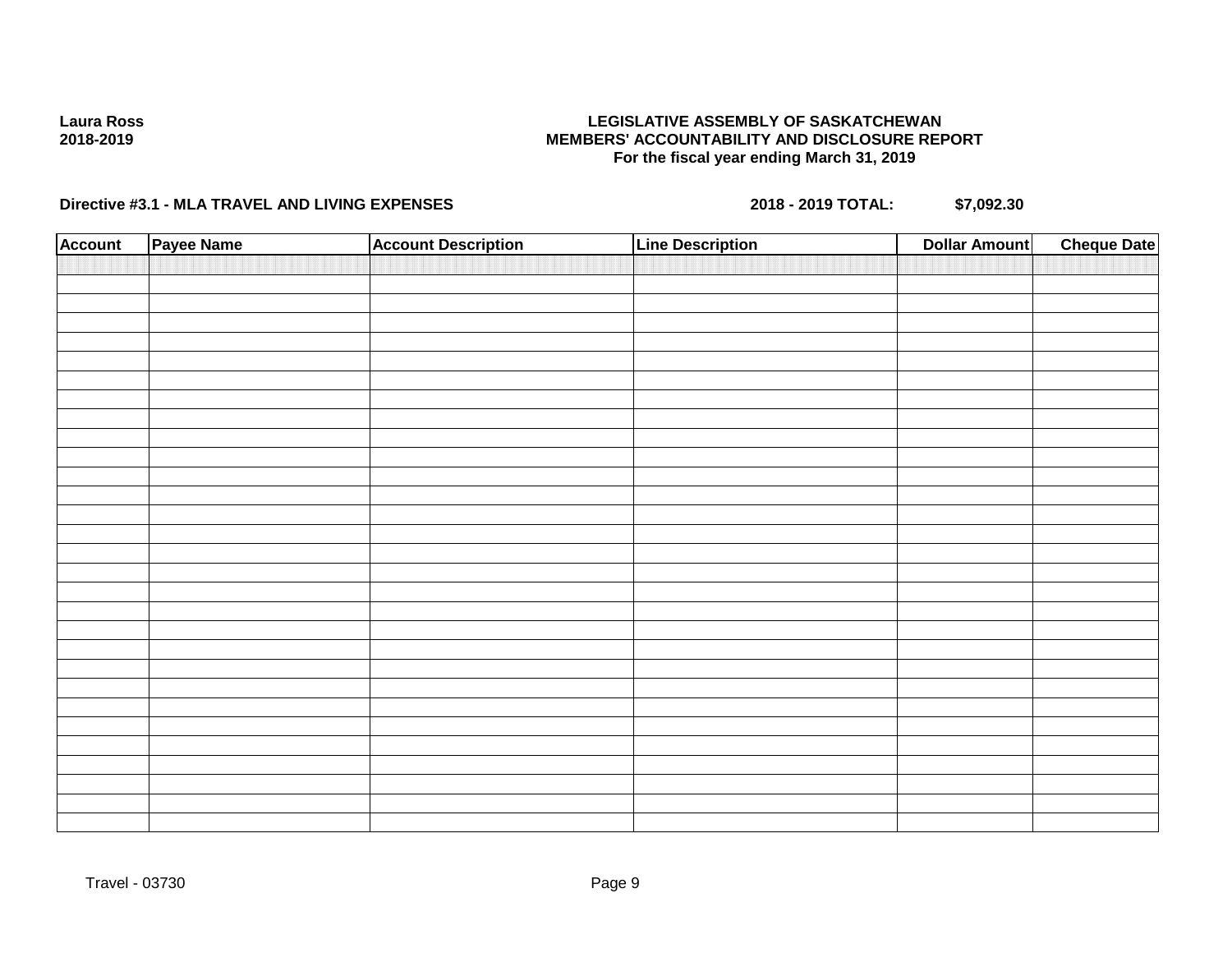### **LEGISLATIVE ASSEMBLY OF SASKATCHEWAN MEMBERS' ACCOUNTABILITY AND DISCLOSURE REPORT For the fiscal year ending March 31, 2019**

| <b>Account</b> | <b>Payee Name</b> | <b>Account Description</b> | <b>Line Description</b> | Dollar Amount | <b>Cheque Date</b> |
|----------------|-------------------|----------------------------|-------------------------|---------------|--------------------|
|                |                   |                            |                         |               |                    |
|                |                   |                            |                         |               |                    |
|                |                   |                            |                         |               |                    |
|                |                   |                            |                         |               |                    |
|                |                   |                            |                         |               |                    |
|                |                   |                            |                         |               |                    |
|                |                   |                            |                         |               |                    |
|                |                   |                            |                         |               |                    |
|                |                   |                            |                         |               |                    |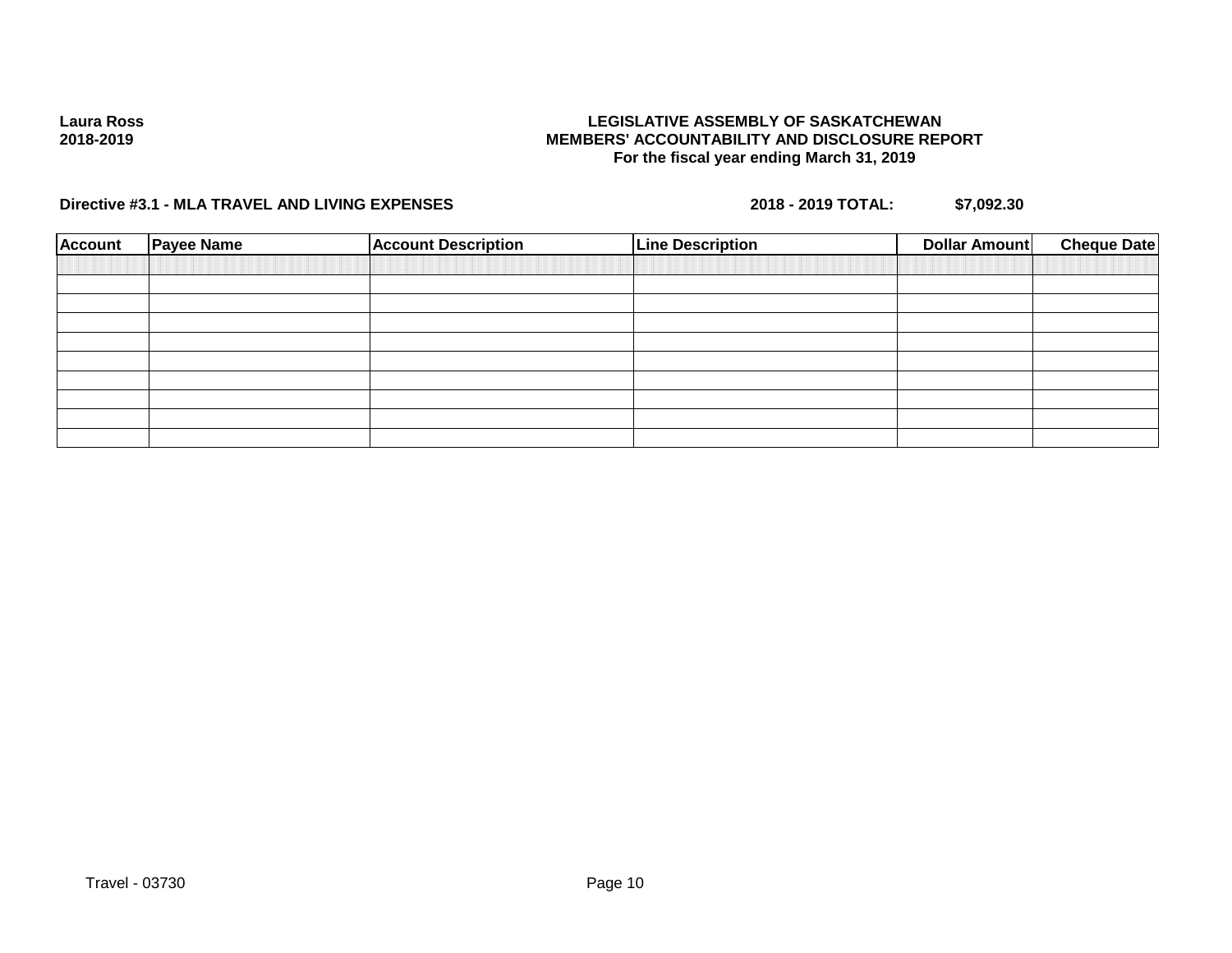### **LEGISLATIVE ASSEMBLY OF SASKATCHEWAN MEMBERS' ACCOUNTABILITY AND DISCLOSURE REPORT For the fiscal year ending March 31, 2019**

| <b>Account</b> | <b>Payee Name</b>                  | <b>Account Description</b>                | <b>Line Description</b>        | <b>Dollar Amount</b> | <b>Cheque Date</b> |
|----------------|------------------------------------|-------------------------------------------|--------------------------------|----------------------|--------------------|
|                |                                    |                                           |                                |                      |                    |
| 522000         | KIRBS VENTURES INC.                | Rent of Ground, Buildings and Other Space | APRIL 2018 MLA OFFICE RENT     | 1,452.59             | 04-01-18           |
| 522000         | KIRBS VENTURES INC.                | Rent of Ground, Buildings and Other Space | MAY 2018 MLA OFFICE RENT       | 1,452.59             | 04-16-18           |
| 522000         | KIRBS VENTURES INC.                | Rent of Ground, Buildings and Other Space | JUNE 2018 MLA OFFICE RENT      | 1,452.59             | 05-18-18           |
| 522000         | KIRBS VENTURES INC.                | Rent of Ground, Buildings and Other Space | JULY 2018 MLA OFFICE RENT      | 1,452.59             | 06-19-18           |
| 522000         | KIRBS VENTURES INC.                | Rent of Ground, Buildings and Other Space | AUGUST 2018 MLA OFFICE RENT    | 1,452.59             | 07-18-18           |
| 522000         | KIRBS VENTURES INC.                | Rent of Ground, Buildings and Other Space | SEPTEMBER 2018 MLA OFFICE RENT | 1,452.59             | 08-17-18           |
| 522000         | KIRBS VENTURES INC.                | Rent of Ground, Buildings and Other Space | OCTOBER 2018 MLA OFFICE RENT   | 1,452.59             | 09-19-18           |
| 522000         | KIRBS VENTURES INC.                | Rent of Ground, Buildings and Other Space | NOVEMBER 2018 MLA OFFICE RENT  | 1,452.59             | 10-16-18           |
| 522000         | KIRBS VENTURES INC.                | Rent of Ground, Buildings and Other Space | DECEMBER 2018 MLA OFFICE RENT  | 1,452.59             | 11-16-18           |
| 522000         | KIRBS VENTURES INC.                | Rent of Ground, Buildings and Other Space | JANUARY 2019 MLA OFFICE RENT   | 1,452.59             | 12-18-18           |
| 522000         | KIRBS VENTURES INC.                | Rent of Ground, Buildings and Other Space | FEBRUARY 2019 MLA OFFICE RENT  | 1,452.59             | $01 - 15 - 19$     |
| 522000         | KIRBS VENTURES INC.                | Rent of Ground, Buildings and Other Space | MAR/19 MLA OFFICE RENT         | 1,452.59             | $02 - 11 - 19$     |
| 522200         | <b>GOLD BUSINESS MACHINES LTD.</b> | <b>Rent of Photocopiers</b>               | <b>COPIER CHARGES</b>          | 78.64                | $05 - 01 - 18$     |
| 522200         | <b>GOLD BUSINESS MACHINES LTD.</b> | Rent of Photocopiers                      | <b>COPIER CHARGES</b>          | 59.50                | 06-01-18           |
| 522200         | <b>GOLD BUSINESS MACHINES LTD.</b> | Rent of Photocopiers                      | <b>COPIER CHARGES</b>          | 75.02                | $07 - 01 - 18$     |
| 522200         | <b>GOLD BUSINESS MACHINES LTD.</b> | Rent of Photocopiers                      | <b>COPIER CHARGES</b>          | 63.84                | 08-01-18           |
| 522200         | <b>GOLD BUSINESS MACHINES LTD.</b> | Rent of Photocopiers                      | <b>COPIER CHARGES</b>          | 127.22               | 09-01-18           |
| 522200         | <b>GOLD BUSINESS MACHINES LTD.</b> | Rent of Photocopiers                      | <b>COPIER CHARGES</b>          | 64.19                | 12-01-18           |
| 522200         | <b>GOLD BUSINESS MACHINES LTD</b>  | Rent of Photocopiers                      | <b>COPIER CHARGES</b>          | 61.60                | 12-01-18           |
| 522200         | <b>GOLD BUSINESS MACHINES LTD.</b> | Rent of Photocopiers                      | <b>COPIER CHARGES</b>          | 56.86                | $01 - 01 - 19$     |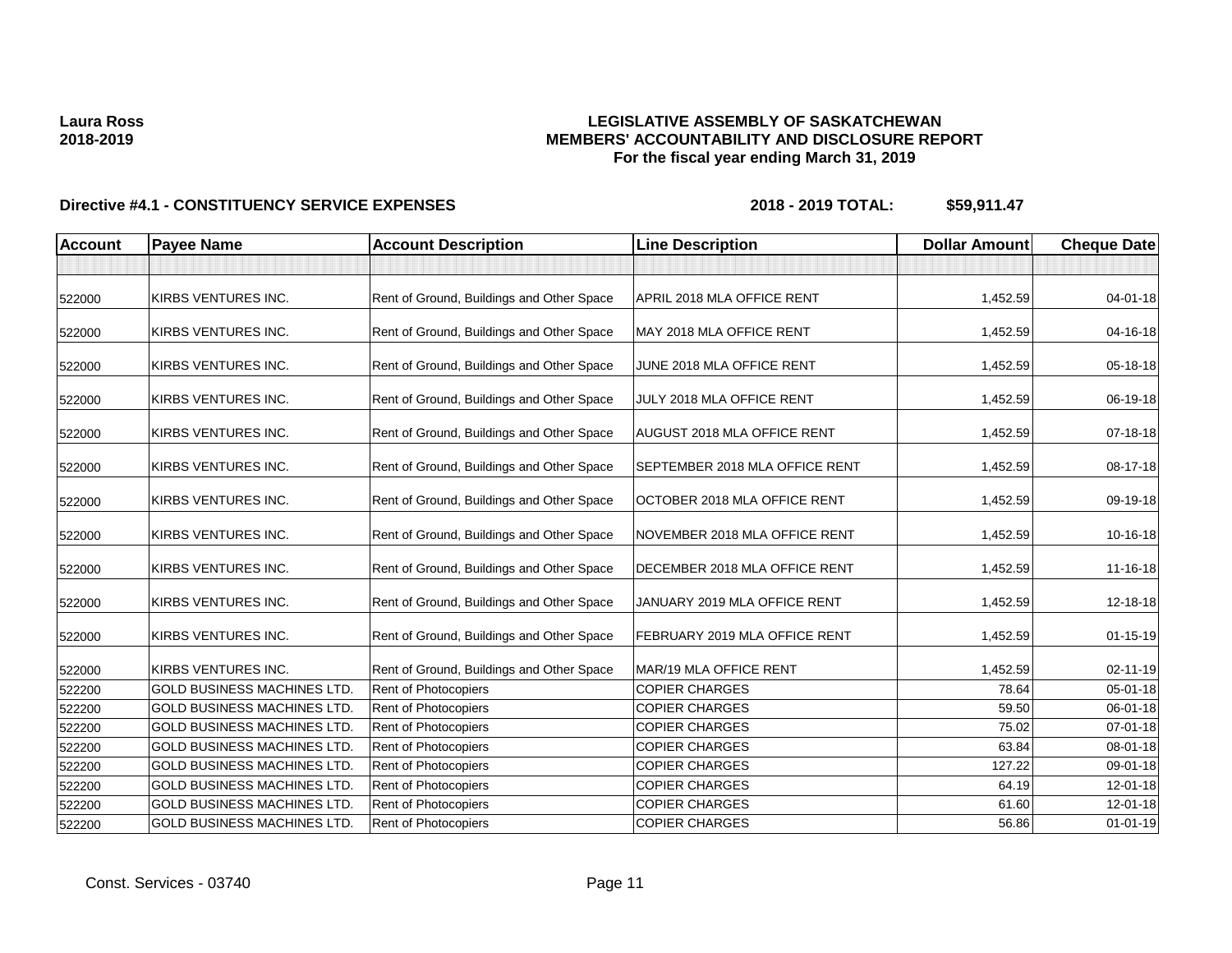### **LEGISLATIVE ASSEMBLY OF SASKATCHEWAN MEMBERS' ACCOUNTABILITY AND DISCLOSURE REPORT For the fiscal year ending March 31, 2019**

| <b>Account</b> | <b>Payee Name</b>                                   | <b>Account Description</b>          | <b>Line Description</b>         | <b>Dollar Amount</b> | <b>Cheque Date</b> |
|----------------|-----------------------------------------------------|-------------------------------------|---------------------------------|----------------------|--------------------|
|                |                                                     |                                     |                                 |                      |                    |
| 522200         | <b>GOLD BUSINESS MACHINES LTD.</b>                  | Rent of Photocopiers                | <b>COPIER CHARGES</b>           | 79.27                | $01 - 01 - 19$     |
| 522200         | <b>GOLD BUSINESS MACHINES LTD.</b>                  | <b>Rent of Photocopiers</b>         | <b>COPIER CHARGES</b>           | 62.68                | $02 - 01 - 19$     |
| 522200         | <b>GOLD BUSINESS MACHINES LTD.</b>                  | Rent of Photocopiers                | <b>COPIER CHARGES</b>           | 74.49                | $03 - 01 - 19$     |
| 522200         | <b>GOLD BUSINESS MACHINES LTD.</b>                  | <b>Rent of Photocopiers</b>         | <b>COPIER CHARGES</b>           | 62.73                | 03-29-19           |
| 522200         | MINISTER OF FINANCE-MINISTRY<br>OF CENTRAL SERVICES | Rent of Photocopiers                | PHOTOCOPIER SERVICE FEE 2018/19 | 100.00               | 12-01-18           |
| 522700         | <b>SASKENERGY INCORPORATED</b>                      | Utilities - Electricity and Nat Gas | 44277250294 APRIL 16, 2018      | 113.14               | $05 - 01 - 18$     |
| 522700         | SASKENERGY INCORPORATED                             | Utilities - Electricity and Nat Gas | 44277250294 MAY 14, 2018        | 59.98                | 06-01-18           |
| 522700         | SASKENERGY INCORPORATED                             | Utilities - Electricity and Nat Gas | 44277250294 JUNE 14, 2018       | 41.66                | 07-01-18           |
| 522700         | SASKENERGY INCORPORATED                             | Utilities - Electricity and Nat Gas | 44277250294 JULY 16 2018        | 40.43                | 08-01-18           |
| 522700         | SASKENERGY INCORPORATED                             | Utilities - Electricity and Nat Gas | 44277250294 AUGUST 16, 2018     | 40.43                | 09-01-18           |
| 522700         | SASKENERGY INCORPORATED                             | Utilities - Electricity and Nat Gas | 44277250294 SEPTEMBER 14, 2018  | 40.43                | $10 - 01 - 18$     |
| 522700         | SASKENERGY INCORPORATED                             | Utilities - Electricity and Nat Gas | 44277250294 OCTOBER 15, 2018    | 67.31                | $11-01-18$         |
| 522700         | SASKENERGY INCORPORATED                             | Utilities - Electricity and Nat Gas | 44277250294 NOVEMBER 15, 2018   | 78.16                | $11 - 15 - 18$     |
| 522700         | SASKENERGY INCORPORATED                             | Utilities - Electricity and Nat Gas | 44277250294 DECEMBER 13, 2018   | 116.56               | $01 - 01 - 19$     |
| 522700         | SASKENERGY INCORPORATED                             | Utilities - Electricity and Nat Gas | 44277250294 JANUARY 15, 2019    | 117.64               | $01 - 15 - 19$     |
| 522700         | SASKENERGY INCORPORATED                             | Utilities - Electricity and Nat Gas | 44277250294 FEBRUARY 13, 2019   | 146.25               | 02-13-19           |
| 522700         | SASKENERGY INCORPORATED                             | Utilities - Electricity and Nat Gas | 44277250294 MARCH 14, 2019      | 147.32               | 03-14-19           |
| 522700         | <b>SASKPOWER CORPORATION</b>                        | Utilities - Electricity and Nat Gas | 510004653125 APRIL 16, 2018     | 102.61               | 05-01-18           |
| 522700         | <b>SASKPOWER CORPORATION</b>                        | Utilities - Electricity and Nat Gas | 510004653125 MAY 14, 2018       | 103.56               | 06-01-18           |
| 522700         | <b>SASKPOWER CORPORATION</b>                        | Utilities - Electricity and Nat Gas | 510004653125 JUNE 14, 2018      | 112.29               | 07-01-18           |
| 522700         | <b>SASKPOWER CORPORATION</b>                        | Utilities - Electricity and Nat Gas | L510004653125 JULY 16 2018      | 191.70               | 08-01-18           |
| 522700         | SASKPOWER CORPORATION                               | Utilities - Electricity and Nat Gas | 510004653125 AUGUST 16, 2018    | 142.95               | 09-01-18           |
| 522700         | <b>SASKPOWER CORPORATION</b>                        | Utilities - Electricity and Nat Gas | 510004653125 SEPTEMBER 14, 2018 | 127.06               | $10 - 01 - 18$     |
| 522700         | <b>SASKPOWER CORPORATION</b>                        | Utilities - Electricity and Nat Gas | 510004653125 OCTOBER 15, 2018   | 146.60               | $11-01-18$         |
| 522700         | SASKPOWER CORPORATION                               | Utilities - Electricity and Nat Gas | 510004653125 NOVEMBER 15, 2018  | 119.03               | $11 - 15 - 18$     |
| 522700         | <b>SASKPOWER CORPORATION</b>                        | Utilities - Electricity and Nat Gas | 510004653125 DECEMBER 13, 2018  | 104.52               | $01 - 01 - 19$     |
| 522700         | SASKPOWER CORPORATION                               | Utilities - Electricity and Nat Gas | 510004653125 JAN/19             | 118.20               | $01 - 15 - 19$     |
| 522700         | SASKPOWER CORPORATION                               | Utilities - Electricity and Nat Gas | 510004653125 FEBRUARY 13, 2019  | 106.91               | 02-13-19           |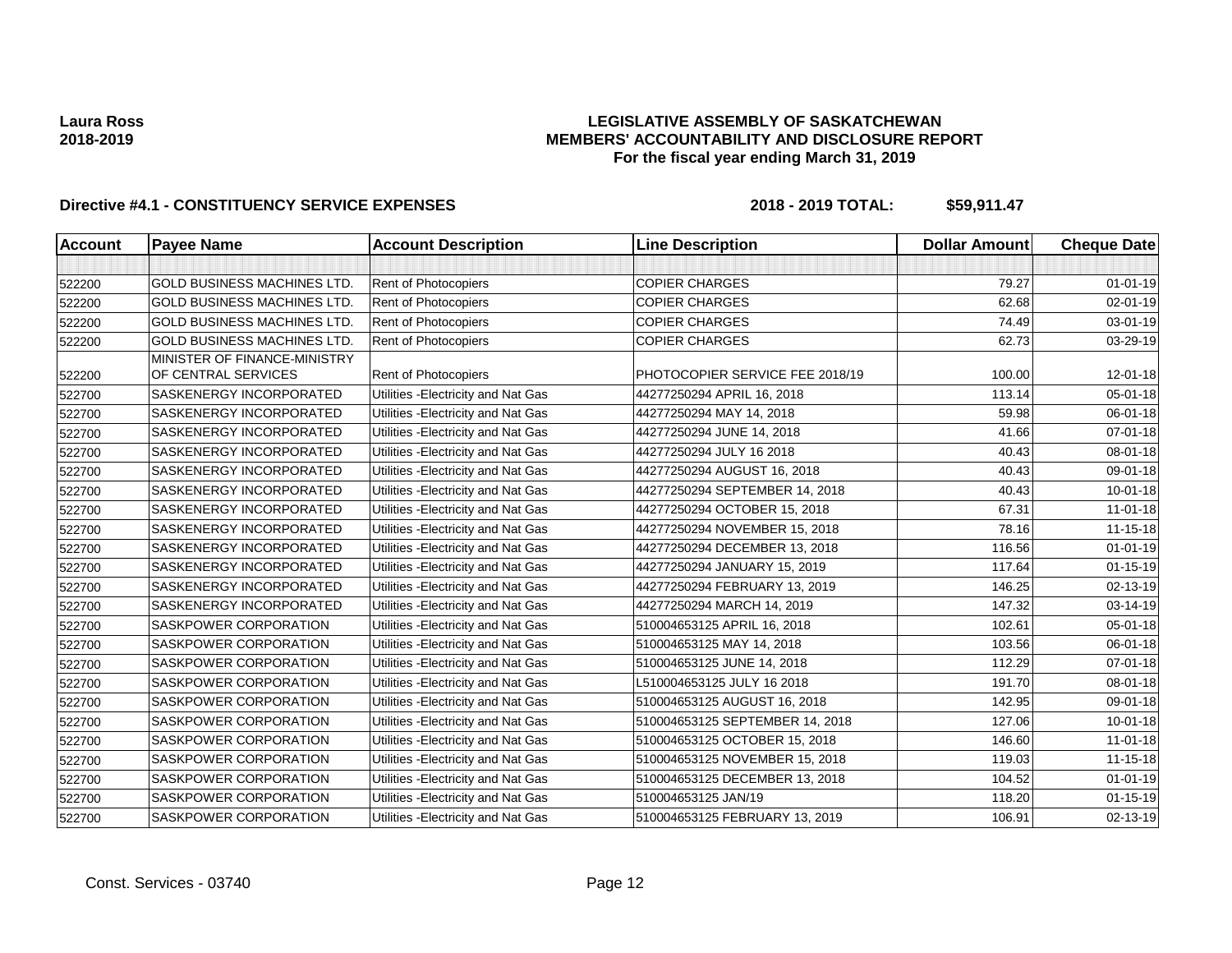### **LEGISLATIVE ASSEMBLY OF SASKATCHEWAN MEMBERS' ACCOUNTABILITY AND DISCLOSURE REPORT For the fiscal year ending March 31, 2019**

| <b>Account</b> | <b>Payee Name</b>                                   | <b>Account Description</b>              | <b>Line Description</b>                                     | <b>Dollar Amount</b> | <b>Cheque Date</b> |
|----------------|-----------------------------------------------------|-----------------------------------------|-------------------------------------------------------------|----------------------|--------------------|
|                |                                                     |                                         |                                                             |                      |                    |
| 522700         | SASKPOWER CORPORATION                               | Utilities - Electricity and Nat Gas     | 510004653125 MARCH 14, 2019                                 | 106.91               | 03-14-19           |
| 525000         | <b>CANADA POST CORPORATION</b>                      | Postal, Courier, Freight and Related    | POSTAGE - NEIGHBOURHOOD MAIL                                | 1,471.59             | $06 - 11 - 18$     |
| 525000         | MINISTER OF FINANCE-MINISTRY<br>OF CENTRAL SERVICES | Postal, Courier, Freight and Related    | APRIL 2018 MAIL SERVICES                                    | 1,164.22             | 06-18-18           |
|                | PRAIRIE ADVERTISING                                 |                                         |                                                             |                      |                    |
| 525000         | <b>DISTRIBUTORS LTD.</b>                            | Postal, Courier, Freight and Related    | <b>MAIL PREP</b>                                            | 211.64               | $07 - 01 - 18$     |
| 525000         | ROSS, LAURA B.                                      | Postal, Courier, Freight and Related    | <b>REIMB: POSTAGE</b>                                       | 271.69               | 03-29-19           |
| 525000         | ZAZULA, KELLY                                       | Postal, Courier, Freight and Related    | <b>POSTAGE</b>                                              | 21.42                | 11-19-18           |
| 525000         | ZAZULA, KELLY                                       | Postal, Courier, Freight and Related    | <b>POSTAGE</b>                                              | 118.44               | 03-01-19           |
| 525000         | ZAZULA, KELLY                                       | Postal, Courier, Freight and Related    | <b>POSTAGE</b>                                              | 1,439.11             | 03-29-19           |
| 528000         | BTS GROUP INC.                                      | <b>Support Services</b>                 | <b>TECHNICAL SERVICES</b>                                   | 655.88               | 05-01-18           |
| 529000         | ADVANTAGE SIGN & DISPLAY                            | <b>General Contractual Services</b>     | <b>WINDOW GRAPHICS</b>                                      | 783.34               | 03-19-19           |
| 529000         | <b>CLEANFULLY YOURS INC.</b>                        | <b>General Contractual Services</b>     | <b>OFFICE CLEANING</b>                                      | 159.00               | 06-01-18           |
| 529000         | CLEANFULLY YOURS INC.                               | <b>General Contractual Services</b>     | OFFICE CLEANING                                             | 196.10               | 03-21-19           |
| 529000         | <b>CROWN SHRED &amp; RECYCLING</b>                  | <b>General Contractual Services</b>     | <b>RECYCLING</b>                                            | 33.00                | 03-29-19           |
| 529000         | JUMP.CA                                             | <b>General Contractual Services</b>     | WIRELESS DOOR SENSOR/LABOUR                                 | 106.00               | 05-01-18           |
| 529200         | ZAZULA, KELLY                                       | Professional Development                | TUITION/LSAT COURSE                                         | 2,257.15             | 05-02-18           |
| 529200         | ZAZULA, KELLY                                       | <b>Professional Development</b>         | TUITION/MISC OFFICE SUPPLIES                                | 242.45               | $10 - 01 - 18$     |
| 529200         | ZAZULA, KELLY                                       | Professional Development                | <b>TUITION</b>                                              | 1,034.59             | 02-19-19           |
| 530000         | PATTISON OUTDOOR<br>ADVERTISING LTD.                | <b>Communications Development Costs</b> | ADVERTISING PRODUCTION                                      | 259.70               | 06-18-18           |
| 530000         | PATTISON OUTDOOR<br><b>ADVERTISING LTD.</b>         | <b>Communications Development Costs</b> | ADVERTISING PRODUCTION FEE                                  | 259.70               | 12-01-18           |
|                | PATTISON OUTDOOR                                    |                                         |                                                             |                      |                    |
| 530000         | <b>ADVERTISING LTD.</b>                             | <b>Communications Development Costs</b> | ADVERTISING PRODUCTION                                      | 259.70               | 02-01-19           |
| 530300         | MARU GROUP CANADA INC.                              | Primary Research/Focus group            | AD HOC CONSULTING - BRAND<br><b>HEALTH/TRACKING U&amp;A</b> | 632.98               | 08-01-18           |
| 530300         | MARU GROUP CANADA INC.                              | Primary Research/Focus group            | AD HOC CONSULTING-BRAND<br>HEALTH/TRACKING/U&A              | 632.98               | $10 - 01 - 18$     |
| 530300         | <b>MARU GROUP CANADA INC.</b>                       | Primary Research/Focus group            | GROUP AD HOC CONSULTING                                     | 632.98               | $11-01-18$         |
| 530300         | MARU GROUP CANADA INC.                              | Primary Research/Focus group            | <b>GROUP AD AD CONSULTING</b>                               | 632.98               | 12-01-18           |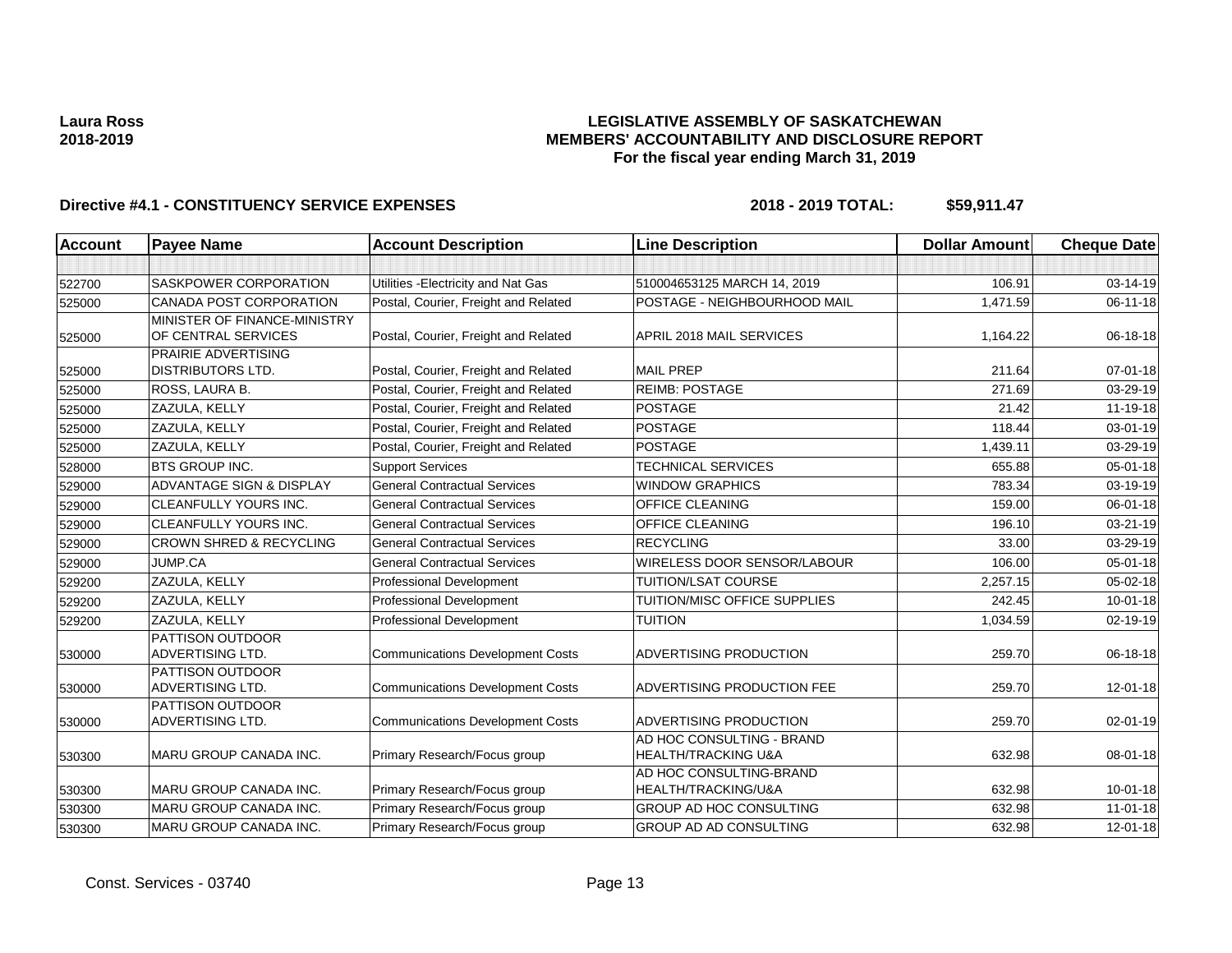### **LEGISLATIVE ASSEMBLY OF SASKATCHEWAN MEMBERS' ACCOUNTABILITY AND DISCLOSURE REPORT For the fiscal year ending March 31, 2019**

| Account | <b>Payee Name</b>                           | <b>Account Description</b> | <b>Line Description</b>             | <b>Dollar Amount</b> | <b>Cheque Date</b> |
|---------|---------------------------------------------|----------------------------|-------------------------------------|----------------------|--------------------|
|         |                                             |                            |                                     |                      |                    |
| 530500  | <b>CREATIVE FIRE</b>                        | <b>Media Placement</b>     | <b>ADVERTISING</b>                  | 1.061.20             | $08 - 17 - 18$     |
| 530500  | <b>CREATIVE FIRE</b>                        | Media Placement            | <b>ADVERTISING</b>                  | 1,462.68             | 03-26-19           |
|         | PATTISON OUTDOOR                            |                            |                                     |                      |                    |
| 530500  | <b>ADVERTISING LTD.</b>                     | Media Placement            | <b>ADVERTISING</b>                  | 1,200.00             | 06-18-18           |
|         | <b>PATTISON OUTDOOR</b>                     |                            |                                     |                      |                    |
| 530500  | <b>ADVERTISING LTD.</b>                     | Media Placement            | <b>ADVERTSIING</b>                  | 1,200.00             | $08 - 01 - 18$     |
|         | <b>PATTISON OUTDOOR</b>                     |                            |                                     |                      |                    |
| 530500  | <b>ADVERTISING LTD.</b>                     | Media Placement            | <b>ADVERTISING</b>                  | 1,200.00             | 12-01-18           |
|         | <b>PATTISON OUTDOOR</b>                     |                            |                                     |                      |                    |
| 530500  | <b>ADVERTISING LTD.</b>                     | Media Placement            | <b>ADVERTISING</b>                  | 1,300.00             | $02 - 01 - 19$     |
| 530500  | <b>PATTISON OUTDOOR</b><br>ADVERTISING LTD. | Media Placement            | <b>ADVERTISING</b>                  | 650.00               | 02-04-19           |
|         | PRAIRIE VIEW COMMUNITY                      |                            |                                     |                      |                    |
| 530500  | <b>ASSOCIATION</b>                          | Media Placement            | <b>ADVERTISING</b>                  | 100.00               | 12-01-18           |
|         | <b>PRAIRIE VIEW COMMUNITY</b>               |                            |                                     |                      |                    |
| 530500  | <b>ASSOCIATION</b>                          | Media Placement            | <b>ADVERTISING</b>                  | 20.00                | 03-01-19           |
| 530500  | ROSS, LAURA B.                              | Media Placement            | <b>REIMB: PARADE ENTRY FEE</b>      | 125.00               | $07 - 01 - 18$     |
| 530800  | <b>SIGNATURE GRAPHICS</b>                   | <b>Publications</b>        | <b>POST CARDS - NO GST</b>          | 2,742.22             | 03-29-19           |
| 530800  | <b>WESTERN LITHO PRINTERS LTD.</b>          | Publications               | <b>NEWSLETTERS</b>                  | 1,374.00             | 07-01-18           |
| 530900  | <b>TREASURE HOUSE IMPORTS LTD.</b>          | <b>Promotional Items</b>   | <b>PROVINCIAL PINS</b>              | 390.00               | 03-19-19           |
| 530900  | <b>WASCANA FLOWER SHOPPE</b>                | <b>Promotional Items</b>   | <b>FLORAL ARRANGEMENT</b>           | 226.31               | 03-27-19           |
| 530900  | ZAZULA, KELLY                               | <b>Promotional Items</b>   | <b>FLORAL ARRANGEMENT</b>           | 411.04               | 06-01-18           |
|         |                                             |                            | <b>OFFICE SUPPLIES/FLORAL</b>       |                      |                    |
| 530900  | ZAZULA, KELLY                               | <b>Promotional Items</b>   | ARRANGEMENTS                        | 107.67               | 06-11-18           |
| 530900  | ZAZULA, KELLY                               | <b>Promotional Items</b>   | <b>FLORAL ARRANGEMENT</b>           | 161.56               | $07 - 01 - 18$     |
| 530900  | ZAZULA, KELLY                               | <b>Promotional Items</b>   | <b>FLORAL ARRANGEMENT</b>           | 55.47                | 12-01-18           |
| 530900  | ZAZULA, KELLY                               | <b>Promotional Items</b>   | <b>FLORAL ARRANGEMENT</b>           | 337.30               | 01-08-19           |
| 530900  | ZAZULA, KELLY                               | <b>Promotional Items</b>   | FLORAL ARRANGEMENT                  | 22.20                | 03-26-19           |
| 542000  | ZAZULA, KELLY                               | Travel                     | C.A. TRAVEL APRIL 11 - 25, 2018     | 155.97               | $05 - 01 - 18$     |
| 542000  | ZAZULA, KELLY                               | Travel                     | C.A. TRAVEL APRIL 25 - MAY 10, 2018 | 88.21                | 05-10-18           |
| 542000  | ZAZULA, KELLY                               | Travel                     | C.A. TRAVEL MAY 26 - 30, 2018       | 144.88               | 06-01-18           |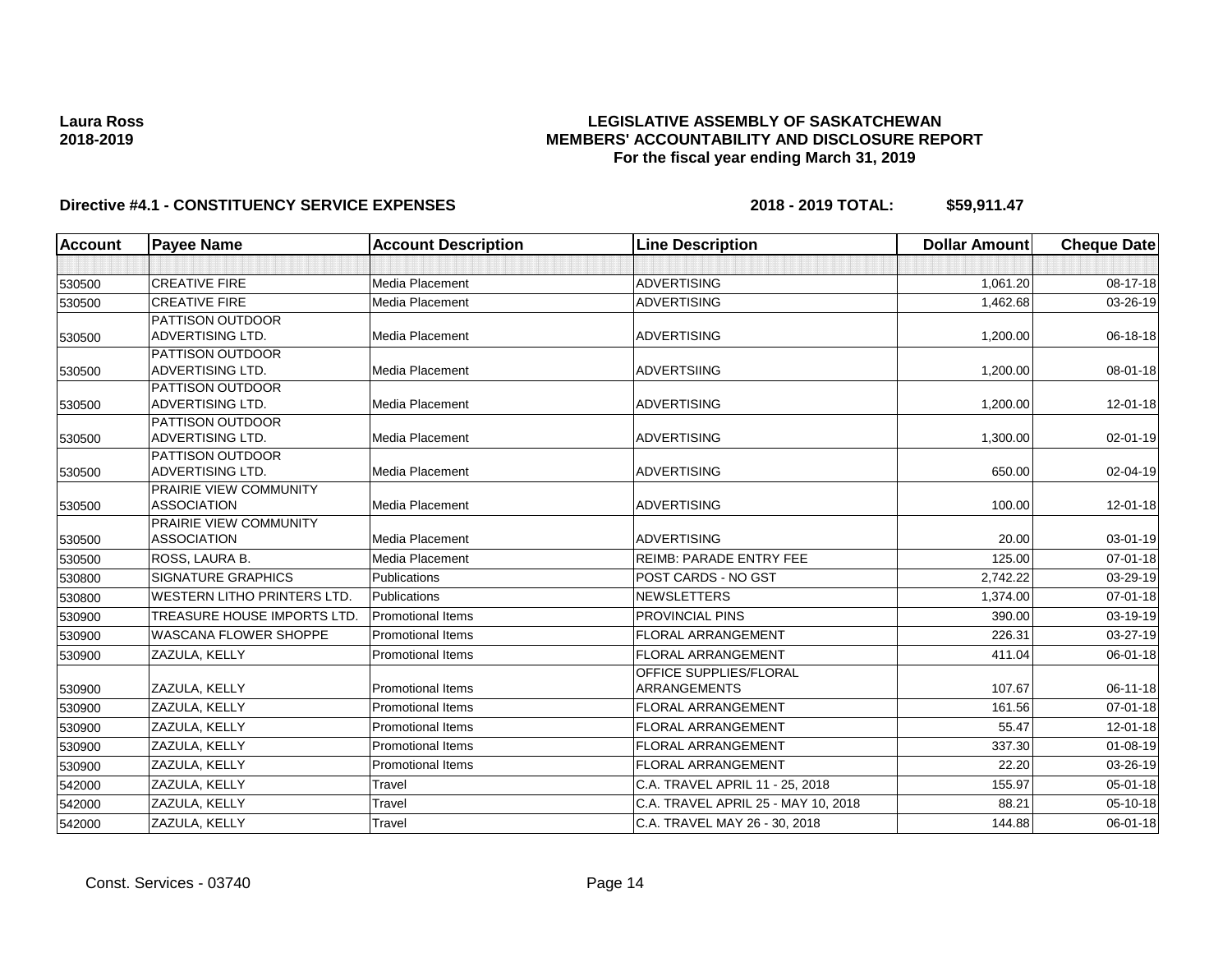### **LEGISLATIVE ASSEMBLY OF SASKATCHEWAN MEMBERS' ACCOUNTABILITY AND DISCLOSURE REPORT For the fiscal year ending March 31, 2019**

| <b>Account</b> | <b>Payee Name</b>                          | <b>Account Description</b>         | <b>Line Description</b>              | <b>Dollar Amount</b> | <b>Cheque Date</b> |
|----------------|--------------------------------------------|------------------------------------|--------------------------------------|----------------------|--------------------|
|                |                                            |                                    |                                      |                      |                    |
| 542000         | ZAZULA, KELLY                              | Travel                             | C.A. TRAVEL MAY 31 - JUNE 4, 2018    | 158.62               | 06-04-18           |
| 542000         | ZAZULA, KELLY                              | Travel                             | C.A. TRAVEL JUNE 12, 2018            | 84.45                | $06 - 12 - 18$     |
| 542000         | ZAZULA, KELLY                              | Travel                             | C.A. TRAVEL JUNE 21 - 28, 2018       | 93.75                | $07 - 01 - 18$     |
|                |                                            |                                    | C.A. TRAVEL AUGUST 28 - SEPTEMBER 6, |                      |                    |
| 542000         | ZAZULA, KELLY                              | Travel                             | 2018                                 | 83.21                | 09-06-18           |
| 542000         | ZAZULA, KELLY                              | Travel                             | C.A. TRAVEL SEPTEMBER 13 - 24, 2018  | 196.76               | $10 - 01 - 18$     |
| 542000         | ZAZULA, KELLY                              | Travel                             | C.A. TRAVEL JUNE 18 - JUNE 22, 2018  | 172.95               | $10 - 01 - 18$     |
| 542000         | ZAZULA, KELLY                              | Travel                             | C.A. TRAVEL OCTOBER 16 - 21, 2018    | 85.20                | $11-01-18$         |
| 542000         | ZAZULA, KELLY                              | Travel                             | C.A. TRAVEL NOVEMBER 17 - 22, 2018   | 63.73                | $11 - 22 - 18$     |
|                |                                            |                                    | C.A. TRAVEL OCTOBER 26 - NOVEMBER    |                      |                    |
| 542000         | ZAZULA, KELLY                              | Travel                             | 10, 2018                             | 381.63               | 12-01-18           |
| 542000         | ZAZULA, KELLY                              | Travel                             | C.A. TRAVEL NOVEMBER 2 - 5, 2018     | 896.16               | $12 - 01 - 18$     |
| 542000         | ZAZULA, KELLY                              | Travel                             | C.A. TRAVEL NOVEMBER 22 - 29, 2018   | 80.85                | $01 - 01 - 19$     |
| 542000         | ZAZULA, KELLY                              | Travel                             | C.A. TRAVEL NOVEMBER 14, 2018        | 40.00                | $01 - 01 - 19$     |
| 542000         | ZAZULA, KELLY                              | Travel                             | C.A. TRAVEL DECEMBER 11 - 22, 2018   | 181.00               | 02-01-19           |
| 542000         | ZAZULA, KELLY                              | Travel                             | C.A. TRAVEL FEBRUARY 20 - 28, 2019   | 83.99                | 03-01-19           |
| 542000         | ZAZULA, KELLY                              | Travel                             | C.A. TRAVEL MARCH 15 - 25, 2019      | 148.46               | 03-26-19           |
| 542000         | ZAZULA, KELLY                              | Travel                             | C.A. TRAVEL MARCH 29 - 31, 2019      | 29.79                | 03-29-19           |
| 542000         | ZAZULA, KELLY                              | Travel                             | C.A. TRAVEL MARCH 26, 2019           | 73.30                | 03-29-19           |
| 550100         | ALLIED PRINTERS & PROMOTIONS Printed Forms |                                    | <b>ENVELOPES - NO GST</b>            | 832.10               | 03-28-19           |
| 550100         | ALLIED PRINTERS & PROMOTIONS               | <b>Printed Forms</b>               | LETTERHEAD - NO GST                  | 643.42               | 03-28-19           |
| 550200         | <b>REGINA LEADER POST</b>                  | Books, Mags and Ref Materials      | SUBSCRIPTION - LAURA ROSS, MLA       | 180.00               | 06-25-18           |
| 550200         | ZAZULA, KELLY                              | Books, Mags and Ref Materials      | <b>BOOKS</b>                         | 108.55               | 06-01-18           |
| 555000         | JUMP.CA                                    | Other Material and Supplies        | WIRELESS DOOR SENSOR/LABOUR          | 84.80                | 05-01-18           |
| 555000         | ROSS, LAURA B.                             | Other Material and Supplies        | <b>REIMB: OFFICE SUPPLIES</b>        | 20.42                | 12-01-18           |
| 555000         | ROSS, LAURA B.                             | <b>Other Material and Supplies</b> | <b>REIMB: OFFICE SUPPLIES</b>        | 163.81               | 12-01-18           |
| 555000         | ROSS, LAURA B.                             | Other Material and Supplies        | REIMB: CHARGER                       | 56.49                | $01 - 01 - 19$     |
| 555000         | ROSS, LAURA B.                             | Other Material and Supplies        | <b>REIMB: IPAD CASE</b>              | 72.15                | 03-16-19           |
| 555000         | ROSS, LAURA B.                             | Other Material and Supplies        | <b>REIMB: USB</b>                    | 11.09                | 03-29-19           |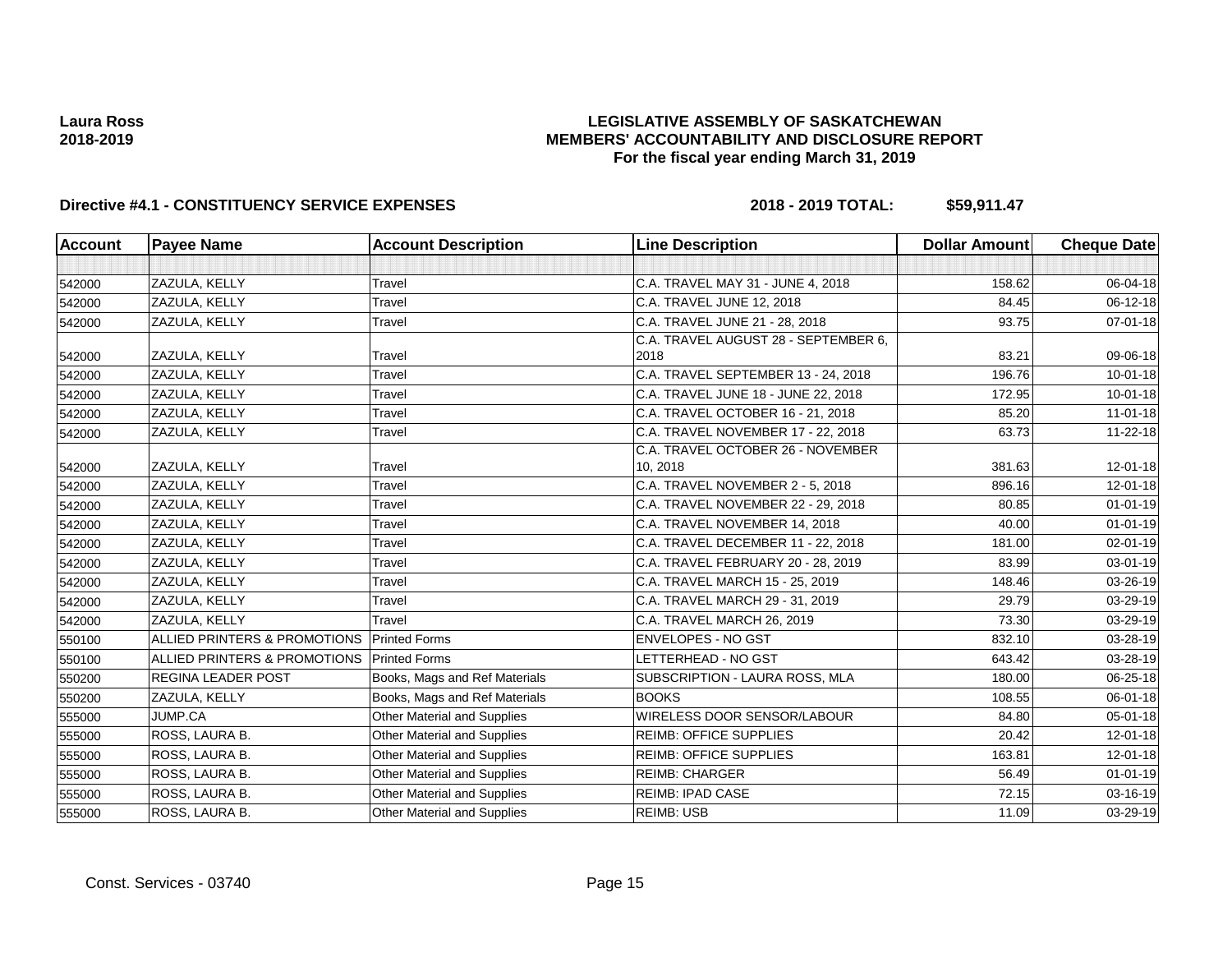### **LEGISLATIVE ASSEMBLY OF SASKATCHEWAN MEMBERS' ACCOUNTABILITY AND DISCLOSURE REPORT For the fiscal year ending March 31, 2019**

| <b>Account</b> | <b>Payee Name</b>     | <b>Account Description</b>         | <b>Line Description</b>                                                   | <b>Dollar Amount</b> | <b>Cheque Date</b> |
|----------------|-----------------------|------------------------------------|---------------------------------------------------------------------------|----------------------|--------------------|
|                |                       |                                    |                                                                           |                      |                    |
| 555000         | <b>WIRELESS AGE</b>   | Other Material and Supplies        | APPLE IPAD/EARPODS - NO GST                                               | 33.39                | 03-01-19           |
| 555000         | WIRELESS AGE          | <b>Other Material and Supplies</b> | APPLE CARE/ADAPTER - NO GST                                               | 29.13                | 03-01-19           |
| 555000         | WIRELESS AGE          | Other Material and Supplies        | <b>CHARGER - NO GST</b>                                                   | 42.36                | 03-01-19           |
| 555000         | <b>WORLD OF WATER</b> | <b>Other Material and Supplies</b> | <b>BOTTLED WATER</b>                                                      | 14.50                | 05-02-18           |
| 555000         | <b>WORLD OF WATER</b> | <b>Other Material and Supplies</b> | <b>BOTTLED WATER</b>                                                      | 14.50                | $11-01-18$         |
| 555000         | <b>WORLD OF WATER</b> | Other Material and Supplies        | <b>BOTTLED WATER</b>                                                      | 14.50                | $01 - 01 - 19$     |
| 555000         | <b>WORLD OF WATER</b> | <b>Other Material and Supplies</b> | <b>BOTTLED WATER</b>                                                      | 14.50                | 03-02-19           |
| 555000         | ZAZULA, KELLY         | Other Material and Supplies        | MISC OFFICE SUPPLIES                                                      | 93.68                | 06-01-18           |
| 555000         | ZAZULA, KELLY         | <b>Other Material and Supplies</b> | <b>MISC OFFICE SUPPLIES</b>                                               | 312.62               | 06-04-18           |
| 555000         | ZAZULA, KELLY         | Other Material and Supplies        | MISC OFFICE SUPPLIES                                                      | 41.17                | 06-11-18           |
| 555000         | ZAZULA, KELLY         | Other Material and Supplies        | <b>MISC OFFICE SUPPLIES</b>                                               | 82.13                | $10 - 01 - 18$     |
| 555000         | ZAZULA, KELLY         | <b>Other Material and Supplies</b> | <b>MISC OFFICE SUPPLIES</b>                                               | 194.13               | $11 - 01 - 18$     |
| 555000         | ZAZULA, KELLY         | Other Material and Supplies        | <b>MISC OFFICE SUPPLIES</b>                                               | 105.70               | 12-01-18           |
| 555000         | ZAZULA, KELLY         | Other Material and Supplies        | <b>MISC OFFICE SUPPLIES</b>                                               | 66.59                | 12-01-18           |
| 555000         | ZAZULA, KELLY         | <b>Other Material and Supplies</b> | MISC OFFICE SUPPLIES                                                      | 13.27                | 12-01-18           |
| 555000         | ZAZULA, KELLY         | Other Material and Supplies        | <b>MISC OFFICE SUPPLIES</b>                                               | 187.51               | $01 - 08 - 19$     |
| 555000         | ZAZULA, KELLY         | Other Material and Supplies        | <b>MISC OFFICE SUPPLIES</b>                                               | 140.91               | 02-14-19           |
| 555000         | ZAZULA, KELLY         | <b>Other Material and Supplies</b> | MISC OFFICE SUPPLIES                                                      | 45.40                | 03-01-19           |
| 555000         | ZAZULA, KELLY         | <b>Other Material and Supplies</b> | <b>MISC OFFICE SUPPLIES</b>                                               | 175.02               | 03-20-19           |
| 555000         | ZAZULA, KELLY         | Other Material and Supplies        | MISC OFFICE SUPPLIES                                                      | 21.65                | 03-26-19           |
| 555000         | ZAZULA, KELLY         | Other Material and Supplies        | MISC OFFICE SUPPLIES                                                      | 123.57               | 03-29-19           |
| 555000         | <b>ZAZULA, KELLY</b>  | <b>Other Material and Supplies</b> | <b>MISC &amp; OFFICE</b><br>SUPPLIES/KEYBOARD/CHARGER/IPAD<br>CASE        | 459.61               | 03-29-19           |
| 564300         | ROSS, LAURA B.        | Computer Hardware - Exp.           | <b>REIMB: SPEAKER</b>                                                     | 277.70               | 03-29-19           |
| 564300         | WIRELESS AGE          | Computer Hardware - Exp.           | <b>IPAD PRO</b>                                                           | 1,062.63             | 03-29-19           |
| 564300         | ZAZULA, KELLY         | Computer Hardware - Exp.           | CHARGER/MISC                                                              | 126.73               | $03 - 01 - 19$     |
| 564300         | ZAZULA, KELLY         | Computer Hardware - Exp.           | <b>MISC &amp; OFFICE</b><br>SUPPLIES/KEYBOARD/CHARGER/IPAD<br><b>CASE</b> | 322.10               | 03-29-19           |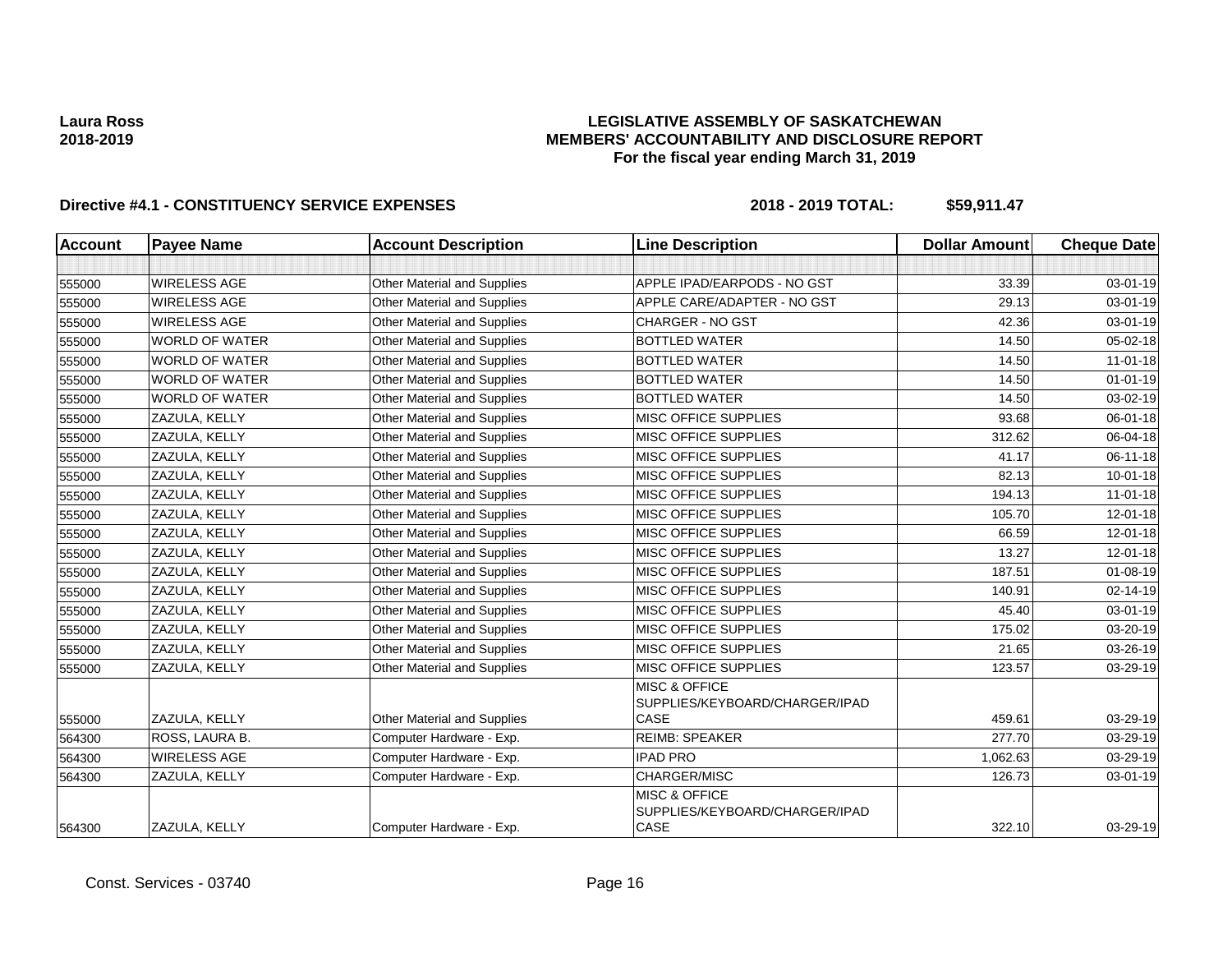### **LEGISLATIVE ASSEMBLY OF SASKATCHEWAN MEMBERS' ACCOUNTABILITY AND DISCLOSURE REPORT For the fiscal year ending March 31, 2019**

| <b>Account</b> | <b>Payee Name</b>   | <b>Account Description</b>           | <b>Line Description</b>     | <b>Dollar Amount</b> | <b>Cheque Date</b> |
|----------------|---------------------|--------------------------------------|-----------------------------|----------------------|--------------------|
|                |                     |                                      |                             |                      |                    |
| 565200         | <b>WIRELESS AGE</b> | Office Furniture and Equipment - Exp | APPLE CARE - NO GST         | 158.99               | 03-01-19           |
| 565200         | <b>WIRELESS AGE</b> | Office Furniture and Equipment - Exp | APPLE IPAD/EARPODS - NO GST | 922.19               | 03-01-19           |
| 565200         | <b>WIRELESS AGE</b> | Office Furniture and Equipment - Exp | APPLE CARE/ADAPTER - NO GST | 263.94               | 03-01-19           |
| 565200         | ZAZULA, KELLY       | Office Furniture and Equipment - Exp | HUMIDIFIER/OFFICE SUPPLIES  | 144.24               | 11-01-18           |
| 565200         | ZAZULA, KELLY       | Office Furniture and Equipment - Exp | HUMIDIFIER/DIFFUSER         | 190.83               | 12-01-18           |
| 565200         | ZAZULA, KELLY       | Office Furniture and Equipment - Exp | <b>HUMIDIFIERS</b>          | 288.48               | 03-01-19           |
|                |                     |                                      |                             |                      |                    |
|                |                     |                                      |                             |                      |                    |
|                |                     |                                      |                             |                      |                    |
|                |                     |                                      |                             |                      |                    |
|                |                     |                                      |                             |                      |                    |
|                |                     |                                      |                             |                      |                    |
|                |                     |                                      |                             |                      |                    |
|                |                     |                                      |                             |                      |                    |
|                |                     |                                      |                             |                      |                    |
|                |                     |                                      |                             |                      |                    |
|                |                     |                                      |                             |                      |                    |
|                |                     |                                      |                             |                      |                    |
|                |                     |                                      |                             |                      |                    |
|                |                     |                                      |                             |                      |                    |
|                |                     |                                      |                             |                      |                    |
|                |                     |                                      |                             |                      |                    |
|                |                     |                                      |                             |                      |                    |
|                |                     |                                      |                             |                      |                    |
|                |                     |                                      |                             |                      |                    |
|                |                     |                                      |                             |                      |                    |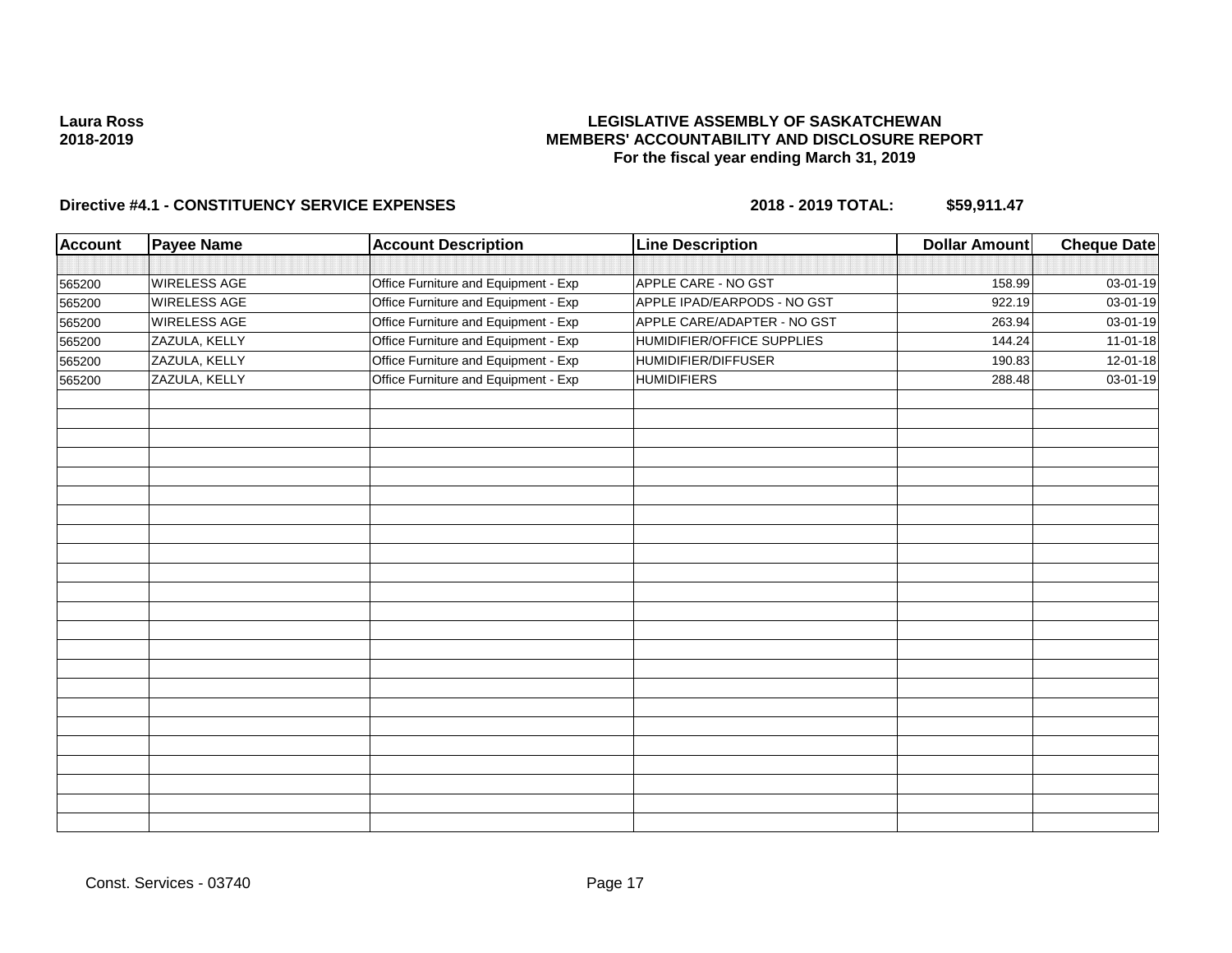### **LEGISLATIVE ASSEMBLY OF SASKATCHEWAN MEMBERS' ACCOUNTABILITY AND DISCLOSURE REPORT For the fiscal year ending March 31, 2019**

| <b>Account</b> | Payee Name | <b>Account Description</b> | <b>Line Description</b> | <b>Dollar Amount</b> | <b>Cheque Date</b> |
|----------------|------------|----------------------------|-------------------------|----------------------|--------------------|
|                |            |                            |                         |                      |                    |
|                |            |                            |                         |                      |                    |
|                |            |                            |                         |                      |                    |
|                |            |                            |                         |                      |                    |
|                |            |                            |                         |                      |                    |
|                |            |                            |                         |                      |                    |
|                |            |                            |                         |                      |                    |
|                |            |                            |                         |                      |                    |
|                |            |                            |                         |                      |                    |
|                |            |                            |                         |                      |                    |
|                |            |                            |                         |                      |                    |
|                |            |                            |                         |                      |                    |
|                |            |                            |                         |                      |                    |
|                |            |                            |                         |                      |                    |
|                |            |                            |                         |                      |                    |
|                |            |                            |                         |                      |                    |
|                |            |                            |                         |                      |                    |
|                |            |                            |                         |                      |                    |
|                |            |                            |                         |                      |                    |
|                |            |                            |                         |                      |                    |
|                |            |                            |                         |                      |                    |
|                |            |                            |                         |                      |                    |
|                |            |                            |                         |                      |                    |
|                |            |                            |                         |                      |                    |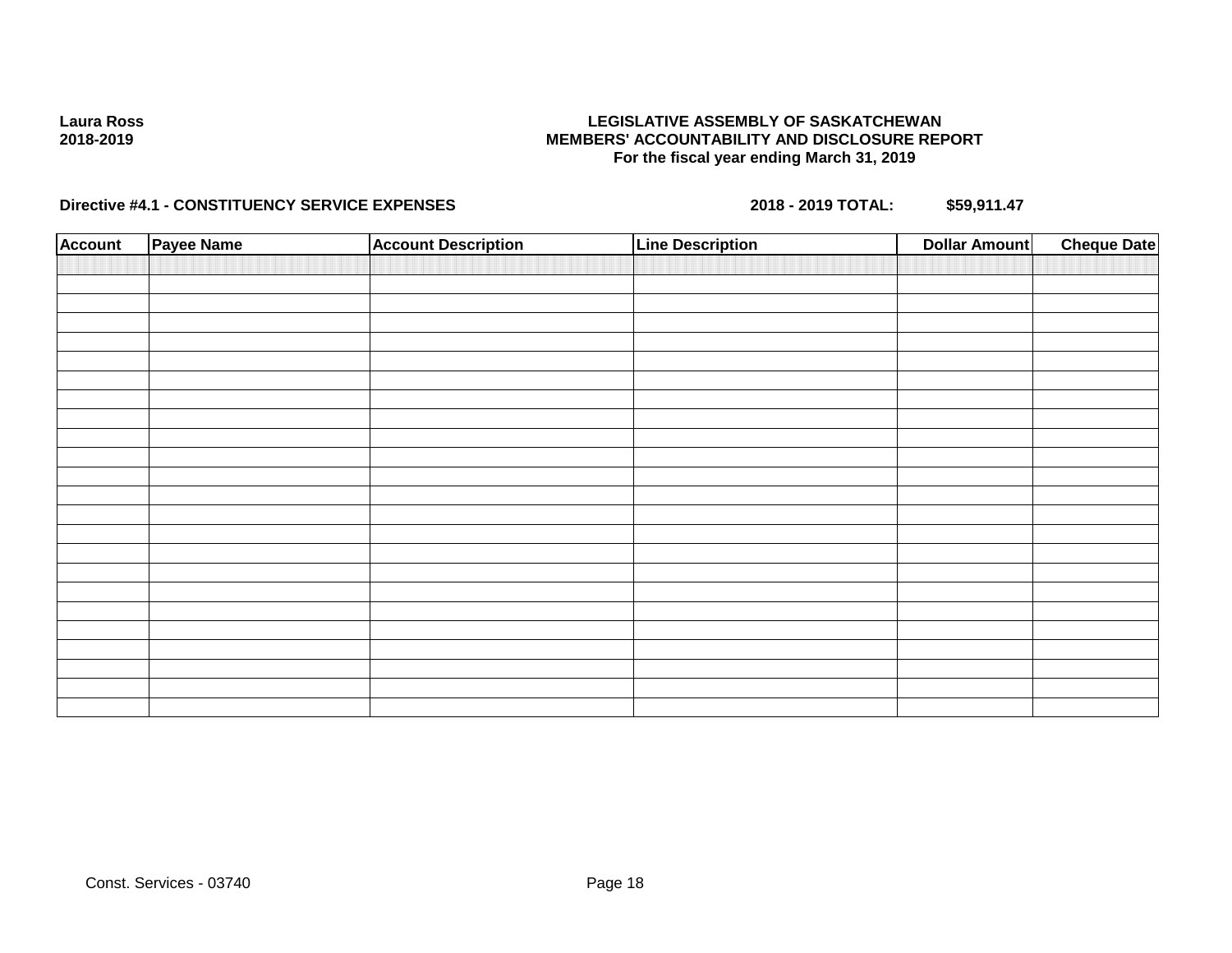### **LEGISLATIVE ASSEMBLY OF SASKATCHEWAN MEMBERS' ACCOUNTABILITY AND DISCLOSURE REPORT For the fiscal year ending March 31, 2019**

| <b>Account</b> | <b>Payee Name</b> | <b>Account Description</b>                    | <b>Dollar Amount</b> | <b>Cheque Date</b> |
|----------------|-------------------|-----------------------------------------------|----------------------|--------------------|
|                |                   |                                               |                      |                    |
| 513000         | ZAZULA, KELLY     | Out-of-Scope Permanent                        | 2,692.00             | 04-24-18           |
| 513000         | ZAZULA, KELLY     | Out-of-Scope Permanent                        | 2,692.00             | 05-08-18           |
| 513000         | ZAZULA, KELLY     | Out-of-Scope Permanent                        | 2,692.00             | 05-23-18           |
| 513000         | ZAZULA, KELLY     | Out-of-Scope Permanent                        | 2,692.00             | 06-05-18           |
| 513000         | ZAZULA, KELLY     | Out-of-Scope Permanent                        | 2,692.00             | 06-13-18           |
| 513000         | ZAZULA, KELLY     | Out-of-Scope Permanent                        | 2,692.00             | 06-27-18           |
| 513000         | ZAZULA, KELLY     | Out-of-Scope Permanent                        | 2,692.00             | $07 - 11 - 18$     |
| 513000         | ZAZULA, KELLY     | Out-of-Scope Permanent                        | 2,692.00             | 07-25-18           |
| 513000         | ZAZULA, KELLY     | Out-of-Scope Permanent                        | 2,692.00             | 08-08-18           |
| 513000         | ZAZULA, KELLY     | Out-of-Scope Permanent                        | 2,692.00             | 08-22-18           |
| 513000         | ZAZULA, KELLY     | Out-of-Scope Permanent                        | 2,692.00             | 09-05-18           |
| 513000         | ZAZULA, KELLY     | Out-of-Scope Permanent                        | 2,692.00             | 09-19-18           |
| 513000         | ZAZULA, KELLY     | Out-of-Scope Permanent                        | 2,692.00             | 10-03-18           |
| 513000         | ZAZULA, KELLY     | Out-of-Scope Permanent                        | 2,692.00             | 10-17-18           |
| 513000         | ZAZULA, KELLY     | Out-of-Scope Permanent                        | 2,692.00             | $11 - 01 - 18$     |
| 513000         | ZAZULA, KELLY     | Out-of-Scope Permanent                        | 2834.4               | $11 - 14 - 18$     |
| 513000         | ZAZULA, KELLY     | Out-of-Scope Permanent                        | 2,763.20             | 11-28-18           |
| 513000         | ZAZULA, KELLY     | Out-of-Scope Permanent                        | 2,763.20             | $12 - 12 - 18$     |
| 513000         | ZAZULA, KELLY     | Out-of-Scope Permanent                        | 2,763.20             | 12-27-18           |
| 513000         | ZAZULA, KELLY     | Out-of-Scope Permanent                        | 2,763.20             | 01-09-19           |
| 513000         | ZAZULA, KELLY     | Out-of-Scope Permanent                        | 2,763.20             | $01 - 23 - 19$     |
| 513000         | ZAZULA, KELLY     | Out-of-Scope Permanent                        | 2,763.20             | 02-06-19           |
| 513000         | ZAZULA, KELLY     | Out-of-Scope Permanent                        | 2,763.20             | 02-20-19           |
| 513000         | ZAZULA, KELLY     | Out-of-Scope Permanent                        | 2,763.20             | 03-06-19           |
| 513000         | ZAZULA, KELLY     | Out-of-Scope Permanent                        | 2,763.20             | 03-20-19           |
| 513000         | ZAZULA, KELLY     | Out-of-Scope Permanent                        | 2912.41              | 04-03-19           |
| 519900         | None (Default)    | Change in Y/E Accrued Empl Leave Entitlements | $-1,346.00$          | $04 - 18 - 18$     |
| 519900         | None (Default)    | Change in Y/E Accrued Empl Leave Entitlements | 1381.6               | 04-08-19           |
|                |                   |                                               |                      |                    |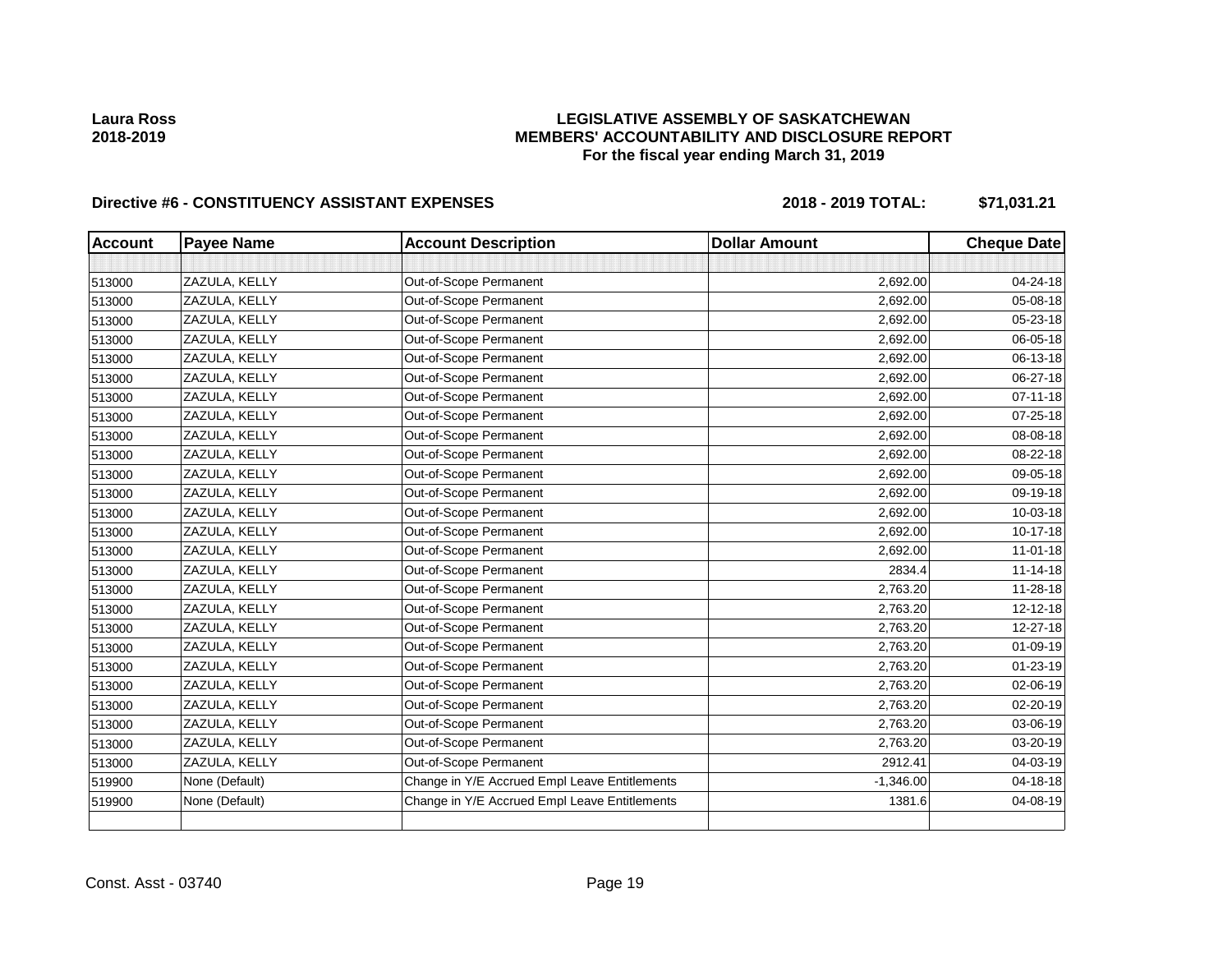### **LEGISLATIVE ASSEMBLY OF SASKATCHEWAN MEMBERS' ACCOUNTABILITY AND DISCLOSURE REPORT For the fiscal year ending March 31, 2019**

| <b>Account</b> | Payee Name | <b>Account Description</b> | <b>Dollar Amount</b> | <b>Cheque Date</b> |
|----------------|------------|----------------------------|----------------------|--------------------|
|                |            |                            |                      |                    |
|                |            |                            |                      |                    |
|                |            |                            |                      |                    |
|                |            |                            |                      |                    |
|                |            |                            |                      |                    |
|                |            |                            |                      |                    |
|                |            |                            |                      |                    |
|                |            |                            |                      |                    |
|                |            |                            |                      |                    |
|                |            |                            |                      |                    |
|                |            |                            |                      |                    |
|                |            |                            |                      |                    |
|                |            |                            |                      |                    |
|                |            |                            |                      |                    |
|                |            |                            |                      |                    |
|                |            |                            |                      |                    |
|                |            |                            |                      |                    |
|                |            |                            |                      |                    |
|                |            |                            |                      |                    |
|                |            |                            |                      |                    |
|                |            |                            |                      |                    |
|                |            |                            |                      |                    |
|                |            |                            |                      |                    |
|                |            |                            |                      |                    |
|                |            |                            |                      |                    |
|                |            |                            |                      |                    |
|                |            |                            |                      |                    |
|                |            |                            |                      |                    |
|                |            |                            |                      |                    |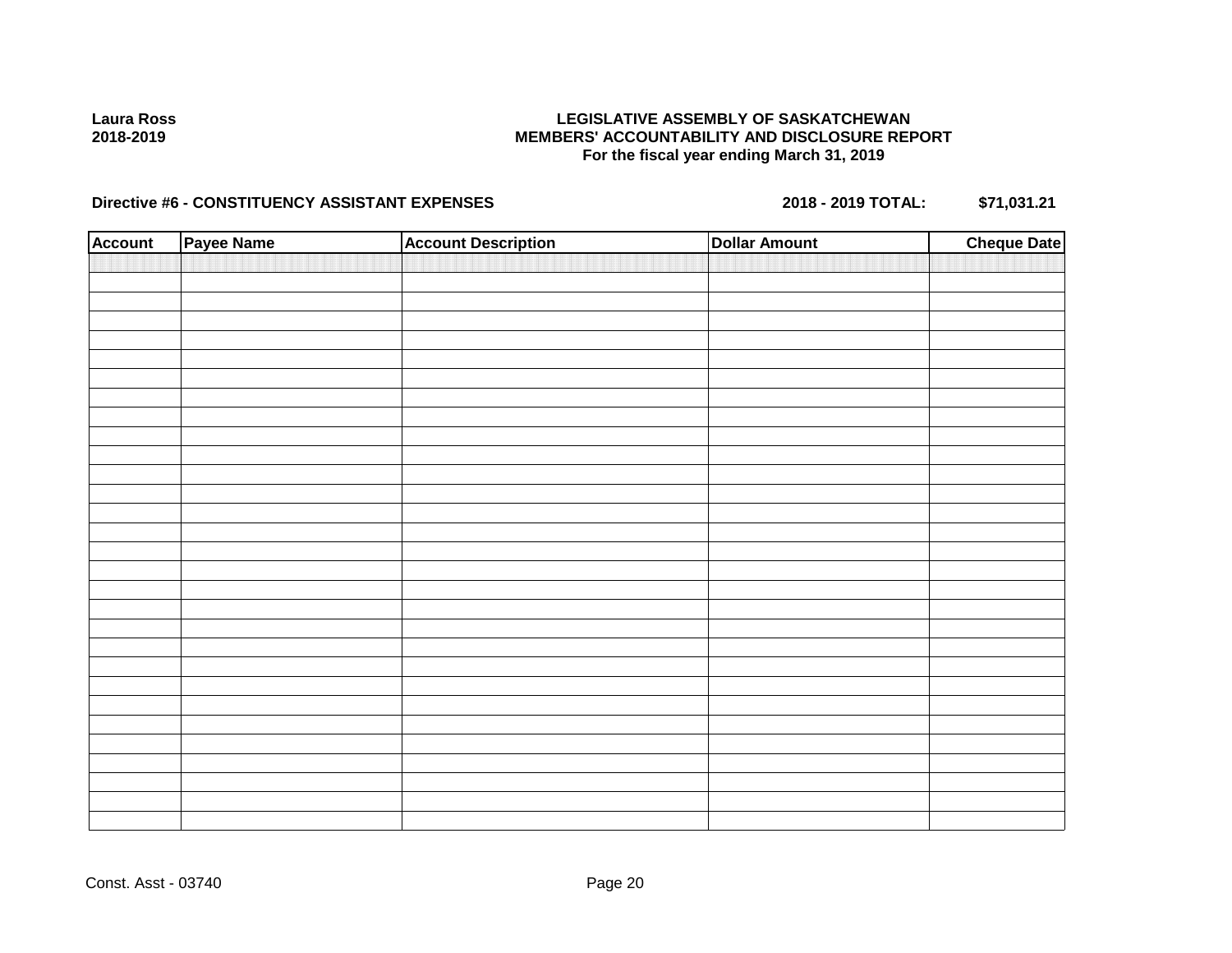### **LEGISLATIVE ASSEMBLY OF SASKATCHEWAN MEMBERS' ACCOUNTABILITY AND DISCLOSURE REPORT For the fiscal year ending March 31, 2019**

| <b>Account</b> | Payee Name | <b>Account Description</b> | <b>Dollar Amount</b> | <b>Cheque Date</b> |
|----------------|------------|----------------------------|----------------------|--------------------|
|                |            |                            |                      |                    |
|                |            |                            |                      |                    |
|                |            |                            |                      |                    |
|                |            |                            |                      |                    |
|                |            |                            |                      |                    |
|                |            |                            |                      |                    |
|                |            |                            |                      |                    |
|                |            |                            |                      |                    |
|                |            |                            |                      |                    |
|                |            |                            |                      |                    |
|                |            |                            |                      |                    |
|                |            |                            |                      |                    |
|                |            |                            |                      |                    |
|                |            |                            |                      |                    |
|                |            |                            |                      |                    |
|                |            |                            |                      |                    |
|                |            |                            |                      |                    |
|                |            |                            |                      |                    |
|                |            |                            |                      |                    |
|                |            |                            |                      |                    |
|                |            |                            |                      |                    |
|                |            |                            |                      |                    |
|                |            |                            |                      |                    |
|                |            |                            |                      |                    |
|                |            |                            |                      |                    |
|                |            |                            |                      |                    |
|                |            |                            |                      |                    |
|                |            |                            |                      |                    |
|                |            |                            |                      |                    |